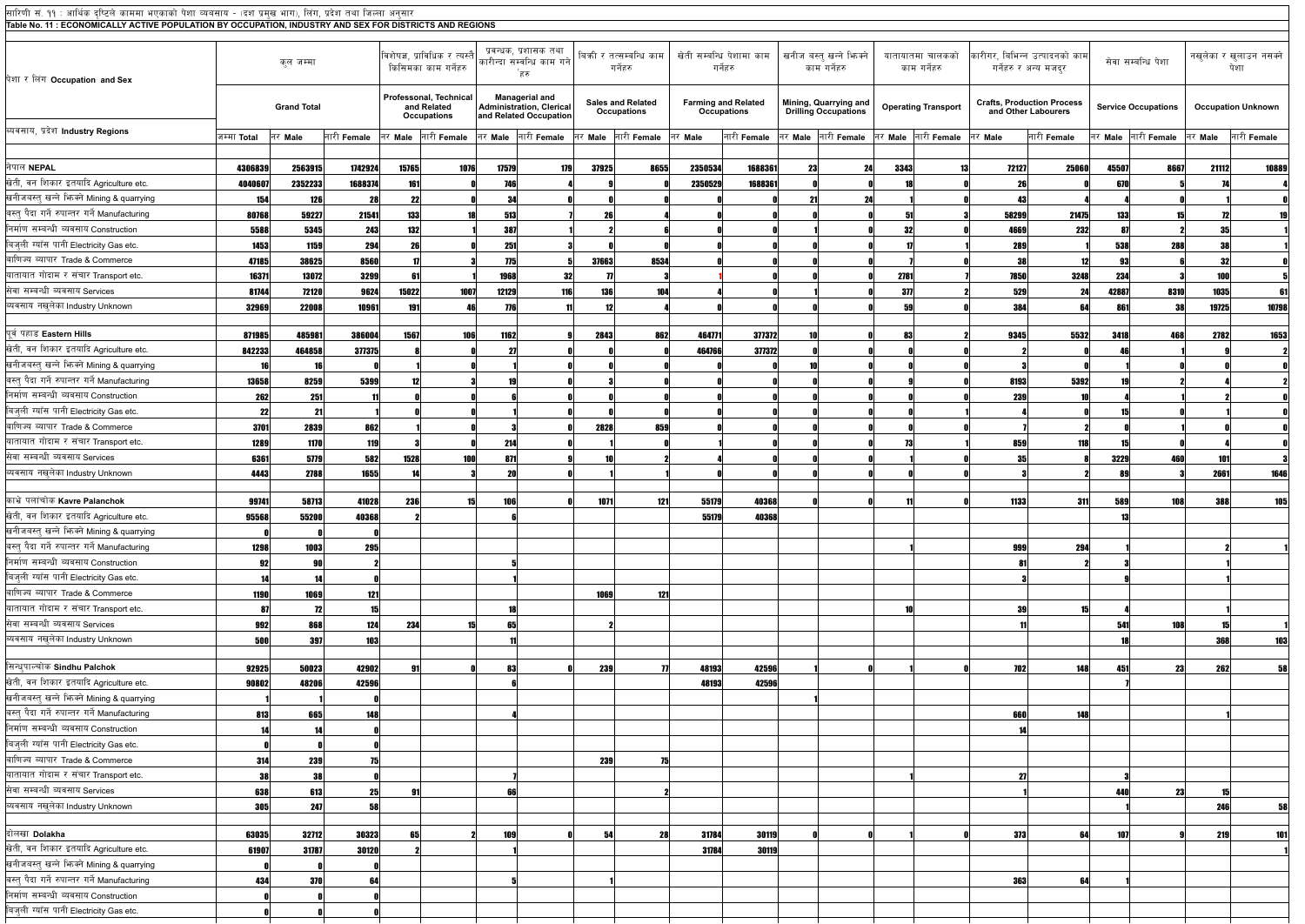| बाणिज्य ब्यापार Trade & Commerce              | 81         | 53     | 28    |     |    |     | 53  | 28  |        |       |    |      |      |            |               |     |            |
|-----------------------------------------------|------------|--------|-------|-----|----|-----|-----|-----|--------|-------|----|------|------|------------|---------------|-----|------------|
| यातायात गोदाम र संचार Transport etc.          | 33         | 33     |       |     |    | 23  |     |     |        |       |    |      |      |            |               |     |            |
| सेवा सम्बन्धी ब्यवसाय Services                | 259        | 248    | 11    | 60  |    |     |     |     |        |       |    |      |      | 104        |               |     |            |
| ब्यवसाय नखुलेका Industry Unknown              | 321        | 221    | 100   |     |    |     |     |     |        |       |    |      |      |            |               | 215 |            |
|                                               |            |        |       |     |    |     |     |     |        |       |    |      |      |            |               |     |            |
| चिसंखु (रामेछाप) Chisankhu Ramechhap          | 64437      | 30773  | 33664 | 50  |    | 92  | 92  | 26  | 29853  | 33508 | 12 | 491  | 60   | <b>135</b> | 28            |     |            |
| खेती, वन शिकार इतयादि Agriculture etc.        | 63364      | 29856  | 33508 |     |    |     |     |     | 29853  | 33508 |    |      |      |            |               |     |            |
| खनीजबस्तु खन्ने भिज्क्ने Mining & quarrying   |            |        |       |     |    |     |     |     |        |       |    |      |      |            |               |     |            |
| बस्त् पैदा गर्ने रुपान्तर गर्ने Manufacturing | 530        | 471    | 59    |     |    |     |     |     |        |       |    | 471  | 59   |            |               |     |            |
| निर्माण सम्बन्धी ब्यवसाय Construction         |            |        |       |     |    |     |     |     |        |       |    |      |      |            |               |     |            |
| बिजुली ग्याँस पानी Electricity Gas etc.       |            |        |       |     |    |     |     |     |        |       |    |      |      |            |               |     |            |
| बाणिज्य ब्यापार Trade & Commerce              | 123        | 97     | 26    |     |    |     | 92  | 26  |        |       |    |      |      |            |               |     |            |
| यातायात गोदाम र संचार Transport etc.          | 35         | 34     |       |     |    | 13  |     |     |        |       | 12 |      |      |            |               |     |            |
| सेवा सम्बन्धी ब्यवसाय Services                | 299        | 265    | 34    | 46  |    |     |     |     |        |       |    |      |      | <b>133</b> | 28            |     |            |
| ब्यवसाय नखुलेका Industry Unknown              | 79         | 43     | 36    |     |    |     |     |     |        |       |    |      |      |            |               |     | 36         |
|                                               |            |        |       |     |    |     |     |     |        |       |    |      |      |            |               |     |            |
| चिसंखु ओखलढुंगा Chisankhu Okhaldhunga         | 80312      | 42876  | 37436 | 154 | 27 | 88  | 195 | 33  | 39925  | 34630 |    | 1935 | 2413 | 279        | 86            | 299 | 247        |
| खेती, वन शिकार इतयादि Agriculture etc.        | 74557      | 39927  | 34630 |     |    |     |     |     | 39925  | 34630 |    |      |      |            |               |     |            |
| खनीजबस्तु खन्ने भिज्क्ने Mining & quarrying   |            |        |       |     |    |     |     |     |        |       |    |      |      |            |               |     |            |
| बस्तु पैदा गर्ने रुपान्तर गर्ने Manufacturing | 3550       | 1212   | 2338  |     |    |     |     |     |        |       |    | 1196 | 2335 |            |               |     |            |
| निर्माण सम्बन्धी ब्यवसाय Construction         | 83         | 81     |       |     |    |     |     |     |        |       |    |      |      |            |               |     |            |
| बिजुली ग्याँस पानी Electricity Gas etc.       |            |        |       |     |    |     |     |     |        |       |    |      |      |            |               |     |            |
| बाणिज्य ब्यापार Trade & Commerce              | 228        | 194    | 34    |     |    |     | 193 | 33  |        |       |    |      |      |            |               |     |            |
| यातायात गोदाम र संचार Transport etc.          | 754        | 681    | 73    |     |    | 26  |     |     |        |       |    | 654  | 73   |            |               |     |            |
| सेवा सम्बन्धी ब्यवसाय Services                | 591        | 480    |       | 140 |    | 60  |     |     |        |       |    |      |      |            | 82            |     |            |
| ब्यवसाय नखुलेका Industry Unknown              |            |        | 111   |     | 27 |     |     |     |        |       |    |      |      | 275        |               |     |            |
|                                               | 545        | 297    | 248   |     |    |     |     |     |        |       |    |      |      |            |               | 294 | 246        |
| माभ्ककिरात Majhkirat                          | 62839      | 32775  | 30064 | 51  |    | 34  | 84  | 26  | 31772  | 29497 |    | 680  | 415  | 52         |               | 102 | 118        |
| खेती, वन शिकार इतयादि Agriculture etc.        |            | 31773  | 29497 |     |    |     |     |     | 31772  | 29497 |    |      |      |            |               |     |            |
| खनीजबस्तु खन्ने भिज्मे Mining & quarrying     | 61270      |        |       |     |    |     |     |     |        |       |    |      |      |            |               |     |            |
| बस्तु पैदा गर्ने रुपान्तर गर्ने Manufacturing |            |        |       |     |    |     |     |     |        |       |    |      |      |            |               |     |            |
| निर्माण सम्बन्धी ब्यवसाय Construction         | 1080       | 666    | 414   |     |    |     |     |     |        |       |    | 666  | 414  |            |               |     |            |
|                                               |            |        |       |     |    |     |     |     |        |       |    |      |      |            |               |     |            |
| बिजुली ग्याँस पानी Electricity Gas etc.       |            |        |       |     |    |     |     |     |        |       |    |      |      |            |               |     |            |
| बाणिज्य ब्यापार Trade & Commerce              | <b>110</b> | 84     | 26    |     |    |     |     | 26  |        |       |    |      |      |            |               |     |            |
| यातायात गोदाम र संचार Transport etc.          | 27         | 26     |       |     |    | 15  |     |     |        |       |    |      |      |            |               |     |            |
| सेवा सम्बन्धी ब्यवसाय Services                | 134        | 126    |       | 51  |    |     |     |     |        |       |    |      |      | 52         |               |     |            |
| ब्यवसाय नखुलेका Industry Unknown              | 216        | 98     | 118   |     |    |     |     |     |        |       |    |      |      |            |               |     | <b>118</b> |
|                                               |            |        |       |     |    |     |     |     |        |       |    |      |      |            |               |     |            |
| भोजपुर Bhojpur                                | 115340     | 65084  | 50256 | 179 |    | 160 | 256 | 170 | 63062  | 49634 | 19 | 973  | 258  | 258        | 39            | 177 | 149        |
| खेती, वन शिकार इतयादि Agriculture etc.        | 112699     | 63064  | 49635 |     |    |     |     |     | 63062  | 49634 |    |      |      |            |               |     |            |
| खनीजबस्तु खन्ने भिज्मे Mining & quarrying     |            |        |       |     |    |     |     |     |        |       |    |      |      |            |               |     |            |
| बस्त् पैदा गर्ने रुपान्तर गर्ने Manufacturing | 1204       | 953    | 251   |     |    |     |     |     |        |       |    | 952  | 251  |            |               |     |            |
| निर्माण सम्बन्धी ब्यवसाय Construction         |            |        |       |     |    |     |     |     |        |       |    |      |      |            |               |     |            |
| बिजुली ग्याँस पानी Electricity Gas etc.       |            |        |       |     |    |     |     |     |        |       |    |      |      |            |               |     |            |
| बाणिज्य ब्यापार Trade & Commerce              | 425        | 255    | 170   |     |    |     | 254 | 170 |        |       |    |      |      |            |               |     |            |
| यातायात गोदाम र संचार Transport etc.          | 69         | 62     |       |     |    | 23  |     |     |        |       | 19 |      |      |            |               |     |            |
| सेवा सम्बन्धी ब्यवसाय Services                | 622        | 579    | 43    | 175 |    | 134 |     |     |        |       |    |      |      | 252        | 38            |     |            |
| ब्यवसाय नखुलेका Industry Unknown              | <b>316</b> | 167    | 149   |     |    |     |     |     |        |       |    |      |      |            |               | 159 | 149        |
|                                               |            |        |       |     |    |     |     |     |        |       |    |      |      |            |               |     |            |
| छथुम Chhathum                                 | 63933      | 35151  | 28782 | 153 | 13 | 162 | 147 | 101 | 33180  | 28257 | 18 | 826  | 254  | 480        | 41            | 185 | 111        |
| खेती, वन शिकार इतयादि Agriculture etc.        | 61440      | 33183  | 28257 |     |    |     |     |     | 33175  | 28257 |    |      |      |            |               |     |            |
| खनीजबस्तु खन्ने भिज्मे Mining & quarrying     |            |        |       |     |    |     |     |     |        |       |    |      |      |            |               |     |            |
| बस्त् पैदा गर्ने रुपान्तर गर्ने Manufacturing | 1049       | 806    | 243   |     |    |     |     |     |        |       |    | 786  | 243  |            |               |     |            |
| निर्माण सम्बन्धी ब्यवसाय Construction         |            |        |       |     |    |     |     |     |        |       |    |      |      |            |               |     |            |
| बिजुली ग्याँस पानी Electricity Gas etc.       |            |        |       |     |    |     |     |     |        |       |    |      |      |            |               |     |            |
| बाणिज्य ब्यापार Trade & Commerce              | 243        | 142    | 101   |     |    |     | 141 | 101 |        |       |    |      |      |            |               |     |            |
| यातायात गोदाम र संचार Transport etc.          |            | 69     |       |     |    |     |     |     |        |       | 11 |      |      |            |               |     |            |
| सेवा सम्बन्धी ब्यवसाय Services                |            |        |       |     |    |     |     |     |        |       |    |      |      |            | 40            |     |            |
| ब्यवसाय नखुलेका Industry Unknown              | 792        | 734    | 58    | 149 | 13 | 119 |     |     |        |       |    |      |      | 434        |               |     |            |
|                                               | <b>316</b> | 204    | 112   |     |    |     |     |     |        |       |    |      |      | 24         |               | 176 | 111        |
| तेह्रथुम Terathum                             | 177461     | 105999 | 71462 | 376 | 12 | 196 | 442 | 179 | 101709 | 69048 | 13 | 1710 | 1466 | 644        | $\mathbf{71}$ | 901 | 684        |
|                                               |            |        |       |     |    |     |     |     |        |       |    |      |      |            |               |     |            |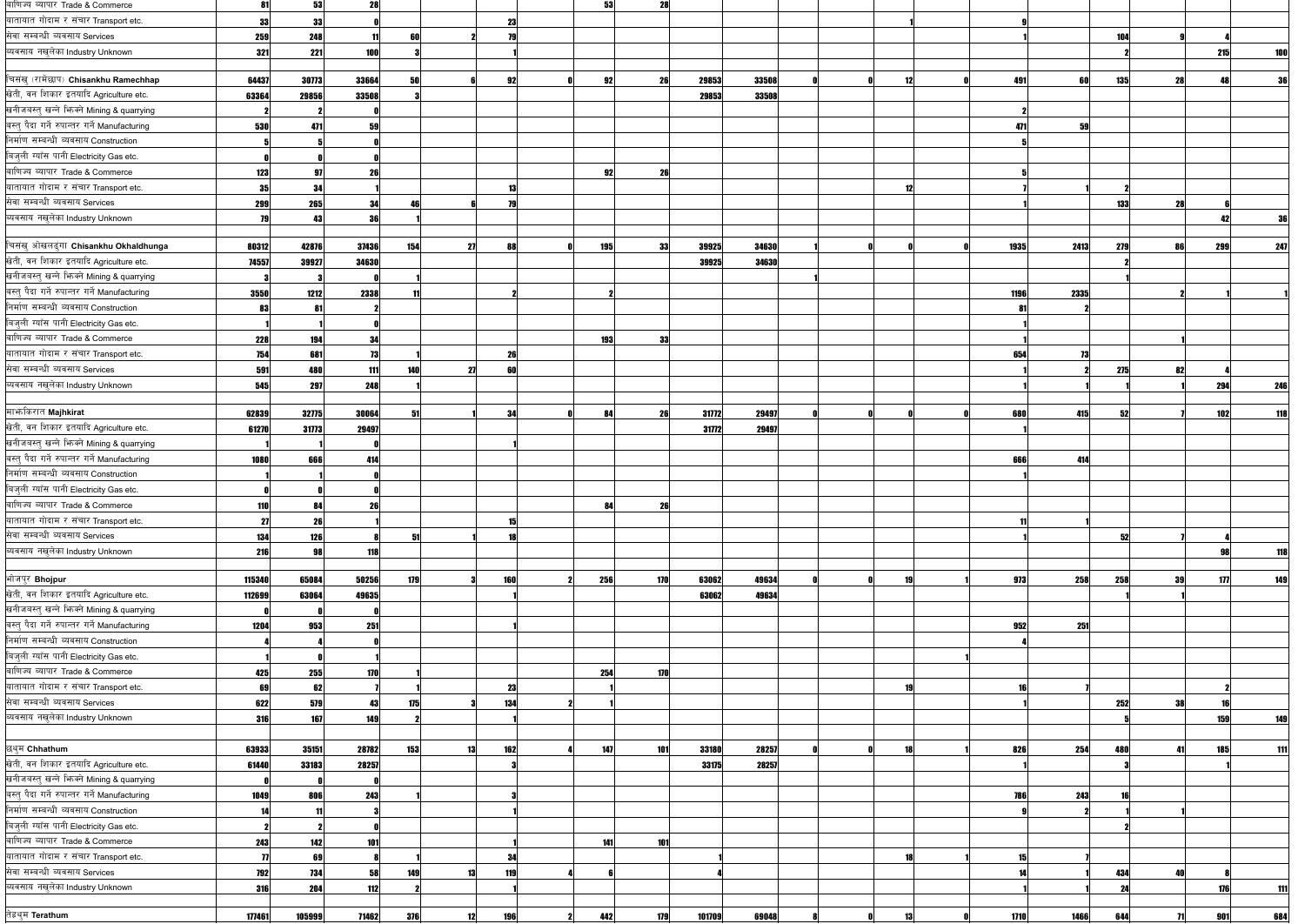| खेती, वन शिकार इतयादि Agriculture etc.                                                 | 170762     | 101713     | 69049      |      |     |            |             |            | 101709 | 69048  |  |      |       |      |           |      |            |      |
|----------------------------------------------------------------------------------------|------------|------------|------------|------|-----|------------|-------------|------------|--------|--------|--|------|-------|------|-----------|------|------------|------|
| खनीजबस्त् खन्ने फिक्ने Mining & quarrying                                              |            |            |            |      |     |            |             |            |        |        |  |      |       |      |           |      |            |      |
| बस्त् पैदा गर्ने रुपान्तर गर्ने Manufacturing                                          | 3126       | 1666       | 1460       |      |     |            |             |            |        |        |  |      | 1659  | 1459 |           |      |            |      |
| निर्माण सम्बन्धी ब्यवसाय Construction                                                  | 20         |            |            |      |     |            |             |            |        |        |  |      | - 27  |      |           |      |            |      |
| बिजुली ग्याँस पानी Electricity Gas etc.                                                |            |            |            |      |     |            |             |            |        |        |  |      |       |      |           |      |            |      |
| बाणिज्य ब्यापार Trade & Commerce                                                       | 625        | 444        | <b>181</b> |      |     |            | 441         | 179        |        |        |  |      |       |      |           |      |            |      |
| यातायात गोदाम र संचार Transport etc.                                                   |            |            |            |      |     |            |             |            |        |        |  |      | 20    |      |           |      |            |      |
| सेवा सम्बन्धी ब्यवसाय Services                                                         | 1228       | 1145       | 83         | 374  |     | 141        |             |            |        |        |  |      |       |      | 610       |      |            |      |
| ब्यवसाय नखुलेका Industry Unknown                                                       | 1605       | 920        | 685        |      |     |            |             |            |        |        |  |      |       |      |           |      | 880        | 682  |
|                                                                                        |            |            |            |      |     |            |             |            |        |        |  |      |       |      |           |      |            |      |
| ईलाम llam                                                                              | 51962      | 31875      | 20087      | 212  | 27  | 132        | 263         | <b>101</b> | 30114  | 19715  |  |      | 522   | 143  | 423       | 56   | 201        |      |
| खेती, वन शिकार इतयादि Agriculture etc.                                                 | 49864      | 30149      | 19715      |      |     |            |             |            | 30114  | 19715  |  |      |       |      |           |      |            |      |
| खनीजबस्तु खन्ने भिज्मे Mining & quarrying                                              |            |            |            |      |     |            |             |            |        |        |  |      |       |      |           |      |            |      |
| बस्त् पैदा गर्ने रुपान्तर गर्ने Manufacturing                                          | 574        | 447        | 127        |      |     |            |             |            |        |        |  |      | 441   | 125  |           |      |            |      |
| निर्माण सम्बन्धी ब्यवसाय Construction                                                  | 21         |            |            |      |     |            |             |            |        |        |  |      |       |      |           |      |            |      |
| बिजुली ग्याँस पानी Electricity Gas etc.                                                |            |            |            |      |     |            |             |            |        |        |  |      |       |      |           |      |            |      |
| बाणिज्य ब्यापार Trade & Commerce                                                       | 362        | 262        | 100        |      |     |            | 262         | 100        |        |        |  |      |       |      |           |      |            |      |
| यातायात गोदाम र संचार Transport etc.                                                   | 93         | 82         |            |      |     |            |             |            |        |        |  |      | 61    |      |           |      |            |      |
| सेवा सम्बन्धी ब्यवसाय Services                                                         | 806        | 721        | 85         | 208  | 24  | 110        |             |            |        |        |  |      |       |      | 388       | 55   |            |      |
| ब्यवसाय नखुलेका Industry Unknown                                                       | 240        | 194        |            |      |     |            |             |            |        |        |  |      |       |      |           |      |            |      |
|                                                                                        |            |            |            |      |     |            |             |            |        |        |  |      |       |      |           |      |            |      |
| पूर्व भित्री मदेश Eastern Inner Terai                                                  | 98749      | 50991      | 47758      |      |     | 128        | 63          | 38         | 49922  | 47294  |  |      | 323   | 178  | 252       | 82   | 211        | 159  |
| खेती, वन शिकार इतयादि Agriculture etc.                                                 | 97216      | 49922      | 47294      |      |     |            |             |            | 49922  | 47294  |  |      |       |      |           |      |            |      |
| खनीजबस्तु खन्ने फिक्ने Mining & quarrying                                              |            |            |            |      |     |            |             |            |        |        |  |      |       |      |           |      |            |      |
| बस्त् पैदा गर्ने रुपान्तर गर्ने Manufacturing                                          | 448        | 290        | <b>158</b> |      |     |            |             |            |        |        |  |      | 290   | 157  |           |      |            |      |
| निर्माण सम्बन्धी ब्यवसाय Construction                                                  |            |            |            |      |     |            |             |            |        |        |  |      |       |      |           |      |            |      |
| बिजुली ग्याँस पानी Electricity Gas etc.                                                |            |            |            |      |     |            |             |            |        |        |  |      |       |      |           |      |            |      |
| बाणिज्य ब्यापार Trade & Commerce                                                       | 103        | -64        | 39         |      |     |            |             |            |        |        |  |      |       |      |           |      |            |      |
| यातायात गोदाम र संचार Transport etc.                                                   | 31         | 35         |            |      |     |            |             |            |        |        |  |      |       |      |           |      |            |      |
| सेवा सम्बन्धी ब्यवसाय Services                                                         | 514        | 426        | 88         |      |     | 115        |             |            |        |        |  |      |       |      | 225       |      |            |      |
| ब्यवसाय नखुलेका Industry Unknown                                                       | 429        | 251        | 178        |      |     |            |             |            |        |        |  |      |       |      | 24        |      | 206        | 158  |
|                                                                                        |            |            |            |      |     |            |             |            |        |        |  |      |       |      |           |      |            |      |
| उदयपुर Udayapur                                                                        | 45427      | 23811      | 21616      | 48   |     |            | 24          |            | 23223  | 21352  |  |      | 164   | 145  | 132       | 13   | 139        | 93   |
| खेती, वन शिकार इतयादि Agriculture etc.                                                 | 44575      | 23223      | 21352      |      |     |            |             |            | 23223  | 21352  |  |      |       |      |           |      |            |      |
| खनीजबस्त् खन्ने फिक्ने Mining & quarrying                                              |            |            |            |      |     |            |             |            |        |        |  |      |       |      |           |      |            |      |
| बस्त् पैदा गर्ने रुपान्तर गर्ने Manufacturing                                          | 292        | <b>156</b> | <b>136</b> |      |     |            |             |            |        |        |  |      | 156   | 136  |           |      |            |      |
| निर्माण सम्बन्धी ब्यवसाय Construction                                                  |            |            |            |      |     |            |             |            |        |        |  |      |       |      |           |      |            |      |
| बिजुली ग्याँस पानी Electricity Gas etc.                                                |            |            |            |      |     |            |             |            |        |        |  |      |       |      |           |      |            |      |
| बाणिज्य ब्यापार Trade & Commerce                                                       | 33         | 25         |            |      |     |            | 24          |            |        |        |  |      |       |      |           |      |            |      |
| यातायात गोदाम र संचार Transport etc.                                                   |            | 19         |            |      |     |            |             |            |        |        |  |      |       |      |           |      |            |      |
| सेवा सम्बन्धी ब्यवसाय Services                                                         | 256        | 238        | 18         |      |     | 73         |             |            |        |        |  |      |       |      | 119       |      |            |      |
| ब्यवसाय नखुलेका Industry Unknown                                                       | 252        | 150        | 102        |      |     |            |             |            |        |        |  |      |       |      |           |      | <b>138</b> | 93   |
|                                                                                        |            |            |            |      |     |            |             |            |        |        |  |      |       |      |           |      |            |      |
| सिंधुली गढी Sindhuligadhi                                                              | 53322      | 27180      | 26142      | 39   |     | 52         | 39          | -31        | 26699  | 25942  |  |      | 159   | 33   | 120       | 69   | 72         | 66   |
| खेती, वन शिकार इतयादि Agriculture etc.                                                 | 52641      | 26699      | 25942      |      |     |            |             |            | 26699  | 25942  |  |      |       |      |           |      |            |      |
| खनीजबस्त् खन्ने फिक्ने Mining & quarrying                                              |            |            |            |      |     |            |             |            |        |        |  |      |       |      |           |      |            |      |
| बस्त् पैदा गर्ने रुपान्तर गर्ने Manufacturing<br>निर्माण सम्बन्धी ब्यवसाय Construction | <b>156</b> | 134        | 22         |      |     |            |             |            |        |        |  |      | 134   |      |           |      |            |      |
| बिजुली ग्याँस पानी Electricity Gas etc.                                                |            |            |            |      |     |            |             |            |        |        |  |      |       |      |           |      |            |      |
| बाणिज्य ब्यापार Trade & Commerce                                                       |            |            |            |      |     |            |             |            |        |        |  |      |       |      |           |      |            |      |
| यातायात गोदाम र संचार Transport etc.                                                   | 70         | 39         | 31         |      |     |            | 39          | -31        |        |        |  |      |       |      |           |      |            |      |
| सेवा सम्बन्धी ब्यवसाय Services                                                         |            |            |            |      |     |            |             |            |        |        |  |      |       |      |           |      |            |      |
| ब्यवसाय नखुलेका Industry Unknown                                                       | 258        | 188        |            |      |     | 42         |             |            |        |        |  |      |       |      | 106<br>14 | 69   |            |      |
|                                                                                        | 177        | 101        | 76         |      |     |            |             |            |        |        |  |      | 16    |      |           |      | 68         | 65   |
| पूर्व तराई Eastern Terai                                                               | 899645     | 639863     | 259782     | 5547 | 246 | 3353       | 13519<br>13 | 3189       | 576007 | 246651 |  | 1335 | 19718 | 5150 | 13707     | 2287 | 6677       | 2243 |
| खेती, वन शिकार इतयादि Agriculture etc.                                                 | 823119     | 576468     | 246651     |      |     | 181        |             |            | 576007 | 246651 |  |      |       |      | 210       |      | 231        |      |
| खनीजबस्तु खन्ने फिक्ने Mining & quarrying                                              |            |            |            |      |     |            |             |            |        |        |  |      |       |      |           |      |            |      |
| बस्तु पैदा गर्ने रुपान्तर गर्ने Manufacturing                                          | 17371      | 14735      | 2636       |      |     | 187        |             |            |        |        |  | 22   | 14435 | 2631 |           |      |            |      |
| निर्माण सम्बन्धी ब्यवसाय Construction                                                  | 760        | <b>728</b> | 32         |      |     | Д!         |             |            |        |        |  |      | 650   | 32   |           |      |            |      |
| बिजुली ग्याँस पानी Electricity Gas etc.                                                | 241        | 197        | 44         |      |     | 22         |             |            |        |        |  |      | 64    |      |           |      |            |      |
|                                                                                        | 16914      | 13730      | 3184       |      |     | <b>188</b> | 13501       | 3184       |        |        |  |      |       |      |           |      |            |      |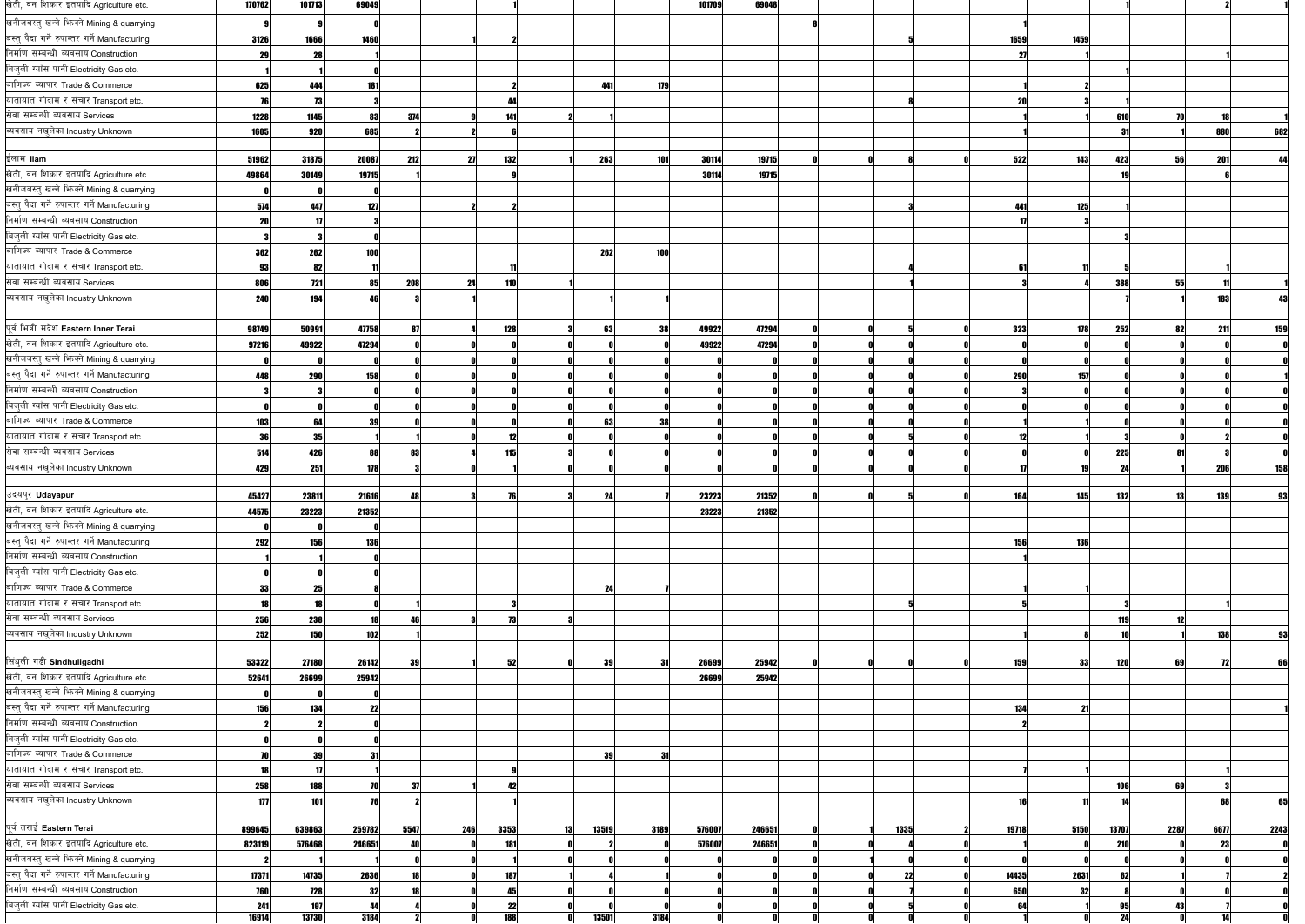| बाणिज्य ब्यापार Trade & Commerce                             |        |        |                |      |     |              |      |            |                  |                |      |            |            |            |      |            |             |
|--------------------------------------------------------------|--------|--------|----------------|------|-----|--------------|------|------------|------------------|----------------|------|------------|------------|------------|------|------------|-------------|
| यातायात गोदाम र संचार Transport etc.                         | 8552   | 6091   | 2461           |      |     | 397          |      |            |                  |                | 1224 | 4305       | 2456       | 127        |      | 28         |             |
| सेवा सम्बन्धी ब्यवसाय Services                               | 23599  | 21095  | 2504           | 5410 | 243 | 2243         |      |            |                  |                |      | 124        |            | 13043      | 2229 | 203        |             |
| व्यवसाय नखुलेका Industry Unknown                             | 9087   | 6818   | 2269           |      |     | $\mathbf{R}$ |      |            |                  |                |      | 138        |            | 138        |      | 6395       | <b>2230</b> |
| <b>भनापा Jhapa</b>                                           | 58911  | 42246  | 16665          | 337  | 13  | 267          | 1269 | <b>128</b> | 37256            | 15601          | 138  | 1236       | 651        | 1503       | 187  | 240        |             |
| खेती, वन शिकार इतयादि Agriculture etc.                       | 52915  | 37314  | 15601          |      |     | 22           |      |            | 37256            | 15601          |      |            |            | 33         |      |            |             |
| खनीजबस्तु खन्ने भिज्मे Mining & quarrying                    |        |        |                |      |     |              |      |            |                  |                |      |            |            |            |      |            |             |
| बस्त् पैदा गर्ने रुपान्तर गर्ने Manufacturing                | 1492   | 1040   | 452            |      |     | 29           |      |            |                  |                |      | 1004       | 450        |            |      |            |             |
| निर्माण सम्बन्धी ब्यवसाय Construction                        |        |        |                |      |     |              |      |            |                  |                |      |            |            |            |      |            |             |
| बिजुली ग्याँस पानी Electricity Gas etc.                      | 29     | 18     | 11             |      |     |              |      |            |                  |                |      |            |            |            |      |            |             |
| बाणिज्य ब्यापार Trade & Commerce                             | 1411   | 1284   | 127            |      |     |              | 1264 | 127        |                  |                |      |            |            |            |      |            |             |
| यातायात गोदाम र संचार Transport etc.                         | 556    | 356    | 200            |      |     |              |      |            |                  |                | 122  | 216        | <b>200</b> |            |      |            |             |
| सेवा सम्बन्धी ब्यवसाय Services                               | 2186   | 1995   | 191            | 333  |     | 189          |      |            |                  |                |      |            |            | 1432       | 176  |            |             |
| ब्यवसाय नखुलेका Industry Unknown                             |        | 232    |                |      |     |              |      |            |                  |                |      |            |            |            |      |            |             |
|                                                              | 315    |        | 83             |      |     |              |      |            |                  |                |      |            |            |            |      | <b>220</b> |             |
| बिराटनगर Biratnagar                                          | 125533 | 95955  | 29578          | 961  | 88  | 837          | 4289 | 657        | 74092            | 25579          | 645  | 9679       | 2523       | 4649       | 516  | 803        | 211         |
| खेती, वन शिकार इतयादि Agriculture etc.                       | 99770  | 74191  | 25579          |      |     | 33           |      |            | 74092            | 25579          |      |            |            |            |      |            |             |
| खनीजबस्तु खन्ने भिज्मे Mining & quarrying                    |        |        |                |      |     |              |      |            |                  |                |      |            |            |            |      |            |             |
| बस्त् पैदा गर्ने रुपान्तर गर्ने Manufacturing                | 6870   | 6397   | 473            |      |     | 120          |      |            |                  |                |      | 6221       | 471        | 32         |      |            |             |
| निर्माण सम्बन्धी ब्यवसाय Construction                        | 255    | 254    |                |      |     |              |      |            |                  |                |      | 229        |            |            |      |            |             |
| बिजुली ग्याँस पानी Electricity Gas etc.                      | 89     | 83     |                |      |     |              |      |            |                  |                |      |            |            | 22         |      |            |             |
| बाणिज्य ब्यापार Trade & Commerce                             | 5023   | 4369   | 654            |      |     | 85           | 4279 | 654        |                  |                |      |            |            |            |      |            |             |
| यातायात गोदाम र संचार Transport etc.                         | 5798   | 3752   | 2046           |      |     |              |      |            |                  |                | 613  | 2974       | 2044       |            |      |            |             |
| सेवा सम्बन्धी ब्यवसाय Services                               | 6547   | 5945   | 602            | 927  | 87  | 452          |      |            |                  |                |      | 113        |            | 4422       | 508  |            |             |
| ब्यवसाय नखुलेका Industry Unknown                             | 1181   | 964    | 217            |      |     | 35           |      |            |                  |                |      | 103        |            | 38         |      | 767        | 208         |
|                                                              |        |        |                |      |     |              |      |            |                  |                |      |            |            |            |      |            |             |
| हनुमाननगर Hanumannagar                                       | 131608 | 84106  | 47502          | 696  |     | 364          | 1518 | 363        | 77325            | 46125          | 41   | 1291       | 357        | 1307       | 141  | 1564       | 503         |
| खेती, वन शिकार इतयादि Agriculture etc.                       | 123502 | 77377  | 46125          |      |     | 21           |      |            | 77325            | 46125          |      |            |            |            |      |            |             |
| खनीजबस्तु खन्ने भिज्मे Mining & quarrying                    |        |        |                |      |     |              |      |            |                  |                |      |            |            |            |      |            |             |
| बस्त् पैदा गर्ने रुपान्तर गर्ने Manufacturing                | 1539   | 1188   | 351            |      |     |              |      |            |                  |                |      | 1177       | 351        |            |      |            |             |
| निर्माण सम्बन्धी ब्यवसाय Construction                        |        |        |                |      |     |              |      |            |                  |                |      |            |            |            |      |            |             |
| बिज़ली ग्याँस पानी Electricity Gas etc.                      |        |        |                |      |     |              |      |            |                  |                |      |            |            |            |      |            |             |
| बाणिज्य ब्यापार Trade & Commerce                             | 1913   | 1550   | 363            |      |     | 24           | 1518 | 363        |                  |                |      |            |            |            |      |            |             |
| यातायात गोदाम र संचार Transport etc.                         | 161    | 156    |                |      |     | 28           |      |            |                  |                | 36   | 72         |            |            |      |            |             |
| सेवा सम्बन्धी ब्यवसाय Services                               | 2390   | 2241   | 149            | 678  |     | 263          |      |            |                  |                |      |            |            | 1234       | 137  | 63         |             |
| ब्यवसाय नखुलेका Industry Unknown                             | 2044   | 1536   | 508            |      |     |              |      |            |                  |                |      |            |            | ΔД         |      | 1473       | 503         |
|                                                              |        |        |                |      |     |              |      |            |                  |                |      |            |            |            |      |            |             |
| सिराहा Siraha                                                | 90583  | 59429  | 31154          | 316  |     | 129          | 663  | 258        | 56470            | 30468          | 45   | <b>123</b> | 193        | 549        | 75   | 534        | 155         |
| खेती, वन शिकार इतयादि Agriculture etc.                       | 86943  | 56475  | 30468          |      |     |              |      |            | 56470            | 30468          |      |            |            |            |      |            |             |
| खनीजबस्तु खन्ने भिज्मे Mining & quarrying                    |        |        |                |      |     |              |      |            |                  |                |      |            |            |            |      |            |             |
| बस्त् पैदा गर्ने रुपान्तर गर्ने Manufacturing                | 745    | 586    | 159            |      |     |              |      |            |                  |                |      | 579        | 159        |            |      |            |             |
| निर्माण सम्बन्धी ब्यवसाय Construction                        |        |        |                |      |     |              |      |            |                  |                |      |            |            |            |      |            |             |
| बिजुली ग्याँस पानी Electricity Gas etc.                      |        |        |                |      |     |              |      |            |                  |                |      |            |            |            |      |            |             |
| बाणिज्य ब्यापार Trade & Commerce                             | 927    | 669    | 258            |      |     |              | 663  | 258        |                  |                |      |            |            |            |      |            |             |
| यातायात गोदाम र संचार Transport etc.                         | 216    | 186    | 30             |      |     |              |      |            |                  |                | 39   | <b>140</b> | 29         |            |      |            |             |
| सेवा सम्बन्धी ब्यवसाय Services                               | 1073   | 989    | 84             | 313  |     | 120          |      |            |                  |                |      |            |            | 543        |      | 15         |             |
| ब्यवसाय नखुलेका Industry Unknown                             | 673    | 519    | 154            |      |     |              |      |            |                  |                |      |            |            |            |      | 516        | 154         |
|                                                              |        |        |                |      |     |              |      |            |                  |                |      |            |            |            |      |            |             |
| महोत्तरी Mahottari<br>खेती, वन शिकार इतयादि Agriculture etc. | 168441 | 133055 | 35386<br>32933 | 1401 | 60  | 496<br>24    | 2250 | 873        | 123020<br>123020 | 32933<br>32933 | 54   | 2547       | 556        | 2125<br>30 | 528  | 1162       | 435         |
| खनीजबस्त् खन्ने भिज्मे Mining & quarrying                    | 156018 | 123085 |                |      |     |              |      |            |                  |                |      |            |            |            |      |            |             |
| बस्त् पैदा गर्ने रुपान्तर गर्ने Manufacturing                |        |        |                |      |     |              |      |            |                  |                |      |            |            |            |      |            |             |
| निर्माण सम्बन्धी ब्यवसाय Construction                        | 2687   | 2225   | 462            |      |     |              |      |            |                  |                |      | 2212       | 462        |            |      |            |             |
| बिजुली ग्याँस पानी Electricity Gas etc.                      | 126    | 122    |                |      |     |              |      |            |                  |                |      | 104        |            |            |      |            |             |
|                                                              | 34     | 23     | 11             |      |     |              |      |            |                  |                |      |            |            |            |      |            |             |
| बाणिज्य ब्यापार Trade & Commerce                             | 3144   | 2271   | 873            |      |     | 21           | 2249 | 873        |                  |                |      |            |            |            |      |            |             |
| यातायात गोदाम र संचार Transport etc.                         | 479    | 389    | 90             |      |     | 102          |      |            |                  |                | 42   | 225        |            |            |      |            |             |
| सेवा सम्बन्धी ब्यवसाय Services                               | 4348   | 3771   | 577            | 1372 | 59  | 324          |      |            |                  |                |      |            |            | 2049       | 516  |            |             |
| ब्यवसाय नखुलेका Industry Unknown                             | 1604   | 1168   | 436            |      |     |              |      |            |                  |                |      |            |            |            |      | 1140       | 434         |
| सर्लाही Sarlahi                                              | 65828  | 46831  | 18997          | 231  |     | 58           | 482  | 113        | 44480            | 18308          |      | 393        | 123        | 334        | 113  | 846        | 338         |
|                                                              |        |        |                |      |     |              |      |            |                  |                |      |            |            |            |      |            |             |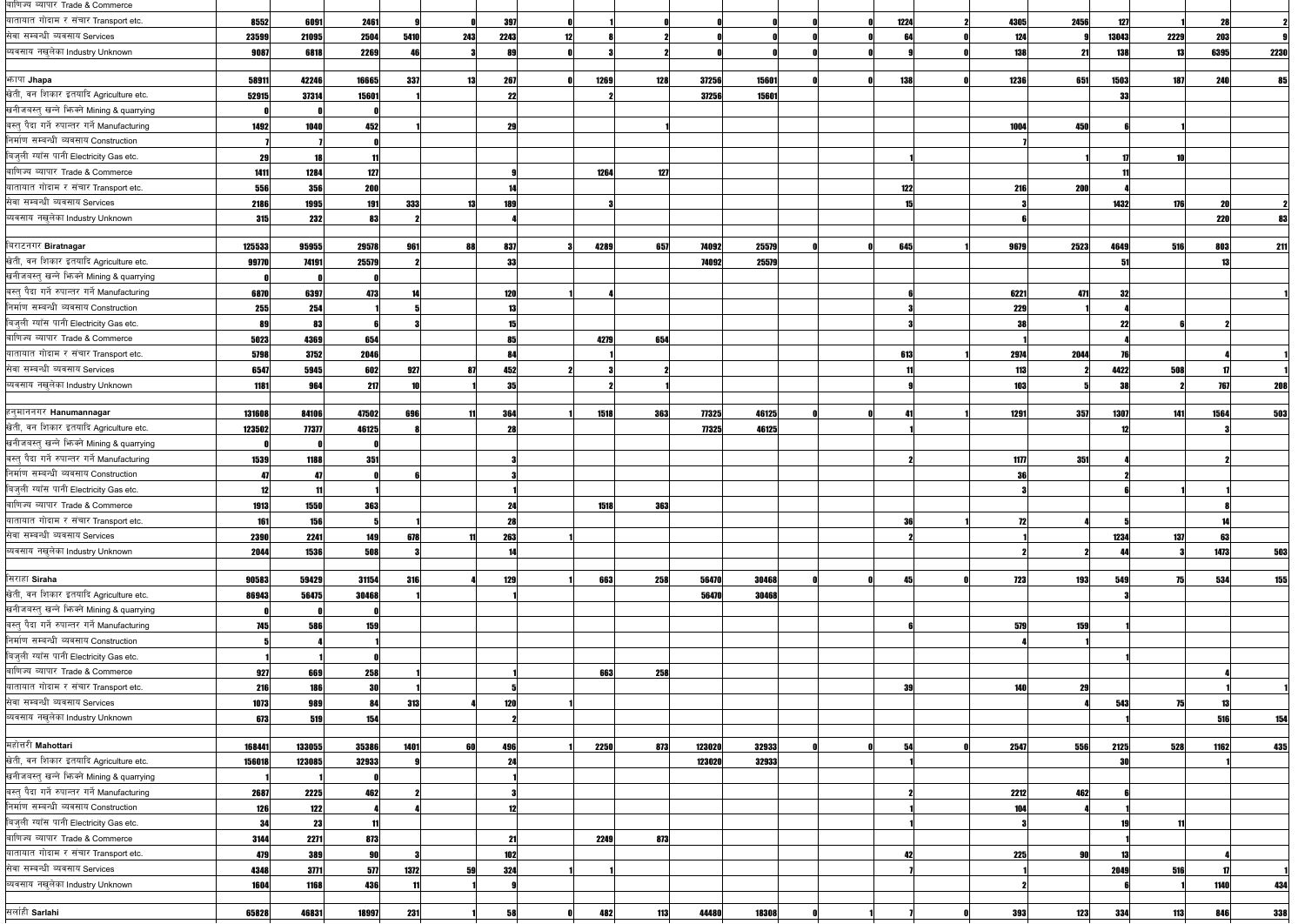| खेती, वन शिकार इतयादि Agriculture etc.        | 62792  | 44484      | 18308      |             |            |              |      | 44480 | 18308 |            |            |      |       |            |            |     |
|-----------------------------------------------|--------|------------|------------|-------------|------------|--------------|------|-------|-------|------------|------------|------|-------|------------|------------|-----|
| खनीजबस्तु खन्ने भिज्मे Mining & quarrying     |        |            |            |             |            |              |      |       |       |            |            |      |       |            |            |     |
| बस्त् पैदा गर्ने रुपान्तर गर्ने Manufacturing | 438    | 354        | 84         |             |            |              |      |       |       |            | 354        | 84   |       |            |            |     |
| निर्माण सम्बन्धी ब्यवसाय Construction         |        |            |            |             |            |              |      |       |       |            |            |      |       |            |            |     |
| बिजुली ग्याँस पानी Electricity Gas etc.       |        |            |            |             |            |              |      |       |       |            |            |      |       |            |            |     |
| बाणिज्य ब्यापार Trade & Commerce              | 595    | 483        | 112        |             |            | 482          | 112  |       |       |            |            |      |       |            |            |     |
| यातायात गोदाम र संचार Transport etc.          | 47     | 21         | 26         |             |            |              |      |       |       |            | 13         | 26   |       |            |            |     |
| सेवा सम्बन्धी ब्यवसाय Services                | 751    | 637        | 114        | 221         |            |              |      |       |       |            |            |      | 325   | <b>113</b> |            |     |
| ब्यवसाय नखुलेका Industry Unknown              | 1195   | 843        | 352        |             |            |              |      |       |       |            |            |      |       |            | 80         | 337 |
|                                               |        |            |            |             |            |              |      |       |       |            |            |      |       |            |            |     |
| रौतहट Rautahat                                | 77286  | 63474      | 13812      | 532         | 250        | 759          | 151  | 59703 | 13229 | 31         | 931        | 195  | 854   | <b>131</b> | 414        | 86  |
| खेती, वन शिकार इतयादि Agriculture etc.        | 72972  | 59743      | 13229      |             |            |              |      | 59703 | 13229 |            |            |      |       |            |            |     |
| खनीजबस्त् खन्ने फिक्ने Mining & quarrying     |        |            |            |             |            |              |      |       |       |            |            |      |       |            |            |     |
| बस्त् पैदा गर्ने रुपान्तर गर्ने Manufacturing | 999    | 818        | 181        |             |            |              |      |       |       |            | 811        | 180  |       |            |            |     |
| निर्माण सम्बन्धी ब्यवसाय Construction         | 41     | 39         |            |             |            |              |      |       |       |            | -37        |      |       |            |            |     |
| बिजुली ग्याँस पानी Electricity Gas etc.       | 12     | 12         |            |             |            |              |      |       |       |            |            |      |       |            |            |     |
| बाणिज्य ब्यापार Trade & Commerce              | 920    | 769        | 151        |             |            | 757          | 151  |       |       |            |            |      |       |            |            |     |
| यातायात गोदाम र संचार Transport etc.          | 156    | 145        |            |             | 36         |              |      |       |       | 26         | 73         |      |       |            |            |     |
| सेवा सम्बन्धी ब्यवसाय Services                | 1686   | 1532       | 154        | 519         | 182        |              |      |       |       |            |            |      | 813   | 131        |            |     |
| ब्यवसाय नखुलेका Industry Unknown              | 500    | 416        | <b>RAI</b> |             |            |              |      |       |       |            |            |      |       |            | 397        | 83  |
|                                               |        |            |            |             |            |              |      |       |       |            |            |      |       |            |            |     |
| बारा Bara                                     | 119382 | 74110      | 45272      | 755<br>41   | 885        | 1860         | 546  | 65152 | 43493 | 337        | 2514       | 428  | 1855  | 526        | <b>752</b> | 234 |
| खेती, वन शिकार इतयादि Agriculture etc.        | 108769 | 65276      | 43493      |             |            |              |      | 65152 | 43493 |            |            |      | 64    |            |            |     |
| खनीजबस्तु खन्ने भिन्को Mining & quarrying     |        |            |            |             |            |              |      |       |       |            |            |      |       |            |            |     |
| बस्त् पैदा गर्ने रुपान्तर गर्ने Manufacturing | 2092   | 1742       | 350        |             | 30         |              |      |       |       |            | 1692       | 350  |       |            |            |     |
| निर्माण सम्बन्धी ब्यवसाय Construction         | 253    | 229        | 24         |             |            |              |      |       |       |            | 208        | 24   |       |            |            |     |
| बिजुली ग्याँस पानी Electricity Gas etc.       | 61     | 47         |            |             |            |              |      |       |       |            |            |      |       |            |            |     |
| बाणिज्य ब्यापार Trade & Commerce              | 2450   | 1904       | 546        |             | 36         | 1860         | 546  |       |       |            |            |      |       |            |            |     |
| यातायात गोदाम र संचार Transport etc.          | 1097   | 1044       | 53         |             | 122        |              |      |       |       | <b>305</b> | 590        | 52   | 23    |            |            |     |
| सेवा सम्बन्धी ब्यवसाय Services                | 3634   | 3081       | 553        | 730         | 614        |              |      |       |       | 22         |            |      | 1697  | 504        |            |     |
| व्यवसाय नखुलेका Industry Unknown              | 1026   | 787        | 239        |             |            |              |      |       |       |            |            |      | 35    |            | 727        | 232 |
|                                               |        |            |            |             |            |              |      |       |       |            |            |      |       |            |            |     |
| पर्सा Parsa                                   | 62073  | 40657      | 21416      | 318         | 67         | <b>429</b>   | 100  | 38509 | 20915 | -27        | <b>ANA</b> | 124  | 531   |            | 362        | 106 |
| खेती, वन शिकार इतयादि Agriculture etc.        | 59438  | 38523      | 20915      |             |            |              |      | 38509 | 20915 |            |            |      |       |            |            |     |
| खनीजबस्तु खन्ने भिज्मे Mining & quarrying     |        |            |            |             |            |              |      |       |       |            |            |      |       |            |            |     |
| बस्त् पैदा गर्ने रुपान्तर गर्ने Manufacturing | 509    | 385        | 124        |             |            |              |      |       |       |            | 385        | 124  |       |            |            |     |
| निर्माण सम्बन्धी ब्यवसाय Construction         | 17     | 17         |            |             |            |              |      |       |       |            | 17         |      |       |            |            |     |
| बिजुली ग्याँस पानी Electricity Gas etc.       |        |            |            |             |            |              |      |       |       |            |            |      |       |            |            |     |
| बाणिज्य ब्यापार Trade & Commerce              | 531    | 431        | 100        |             |            | 429          | 100  |       |       |            |            |      |       |            |            |     |
| यातायात गोदाम र संचार Transport etc.          | 42     | 42         |            |             |            |              |      |       |       | 37         |            |      |       |            |            |     |
| सेवा सम्बन्धी ब्यवसाय Services                | 984    | 904        | 80         | 317         |            |              |      |       |       |            |            |      | 528   | 69         |            |     |
| ब्यवसाय नखुलेका Industry Unknown              | 549    | 353        | <b>196</b> |             |            |              |      |       |       |            |            |      |       |            | <b>349</b> | 196 |
| काठमाडौं उपत्यका Kathmandu Valley             | 194068 | 125722     | 68346      | 3903<br>319 | 8488       | 125<br>10099 | 1830 | 69501 | 57457 | 1460<br>21 | 14347      | 4140 | 15403 | 3921       | 2516       | 533 |
| खेती, वन शिकार इतयादि Agriculture etc.        | 127567 | 70105      | 57462      |             | <b>326</b> |              |      | 69501 | 57457 |            |            |      | 162   |            |            |     |
| खनीजबस्तु खन्ने फिक्ने Mining & quarrying     | 102    | 79         | 23         | 20          | 29         |              |      |       |       | -21        | 21         |      |       |            |            |     |
| बस्त् पैदा गर्ने रुपान्तर गर्ने Manufacturing | 14049  | 10404      | 3645       |             | 267        |              |      |       |       |            | 9944       | 3611 |       |            |            |     |
| निर्माण सम्बन्धी ब्यवसाय Construction         | 2985   | 2821       | 164        |             | 273        |              |      |       |       | 23         | 2360       | 154  | 61    |            |            |     |
| बिज़ली ग्याँस पानी Electricity Gas etc.       | 1026   | 805        | 221        | 21          | 211        |              |      |       |       | 12         | 174        |      | 360   | <b>219</b> |            |     |
| बाणिज्य ब्यापार Trade & Commerce              | 12336  | 10507      | 1829       |             | 439        | 10008        | 1821 |       |       |            |            |      | 26    |            |            |     |
| यातायात गोदाम र संचार Transport etc.          | 3830   | 3423       | 407        |             | 708        | -31          |      |       |       | 1104       | 1381       | 368  |       |            |            |     |
| सेवा सम्बन्धी ब्यवसाय Services                | 29068  | 24992      | 4076       | 3516<br>285 | 5763       |              |      |       |       | 257        | 302        |      | 14574 | 3681       | 571        | 38  |
| ब्यवसाय नखुलेका Industry Unknown              | 3105   | 2586       | 519        |             | 472<br>26  |              |      |       |       | 42         | 145        |      | 120   |            | 1759       | 479 |
|                                               |        |            |            |             |            |              |      |       |       |            |            |      |       |            |            |     |
| काठमाडौँ Kathmandu                            | 79762  | 58913      | 20849      | 2620<br>227 | 5846       | 5796<br>101  | 971  | 25388 | 14751 | 1116<br>21 | 6299       | 1188 | 10272 | 3211       | 1572       | 379 |
| खेती, वन शिकार इतयादि Agriculture etc.        | 40552  | 25796      | 14756      |             | 235        |              |      | 25388 | 14751 |            |            |      |       |            |            |     |
| खनीजबस्तु खन्ने भिज्मे Mining & quarrying     | 85     | 62         | 23         |             |            |              |      |       |       | 21         |            |      |       |            |            |     |
| बस्त् पैदा गर्ने रुपान्तर गर्ने Manufacturing | 5448   | 4612       | 836        |             | 188        |              |      |       |       |            | 4317       | 812  |       |            |            |     |
| निर्माण सम्बन्धी ब्यवसाय Construction         | 1058   | <b>980</b> | 78         |             | 192        |              |      |       |       |            | 648        | 75   | 35    |            |            |     |
| बिजुली ग्याँस पानी Electricity Gas etc.       | 708    | 570        | 138        |             | 137        |              |      |       |       |            | 134        |      | 259   | 136        |            |     |
| बाणिज्य ब्यापार Trade & Commerce              | 7048   | 6077       | 971        |             | 324        | 5726         | 968  |       |       |            |            |      |       |            |            |     |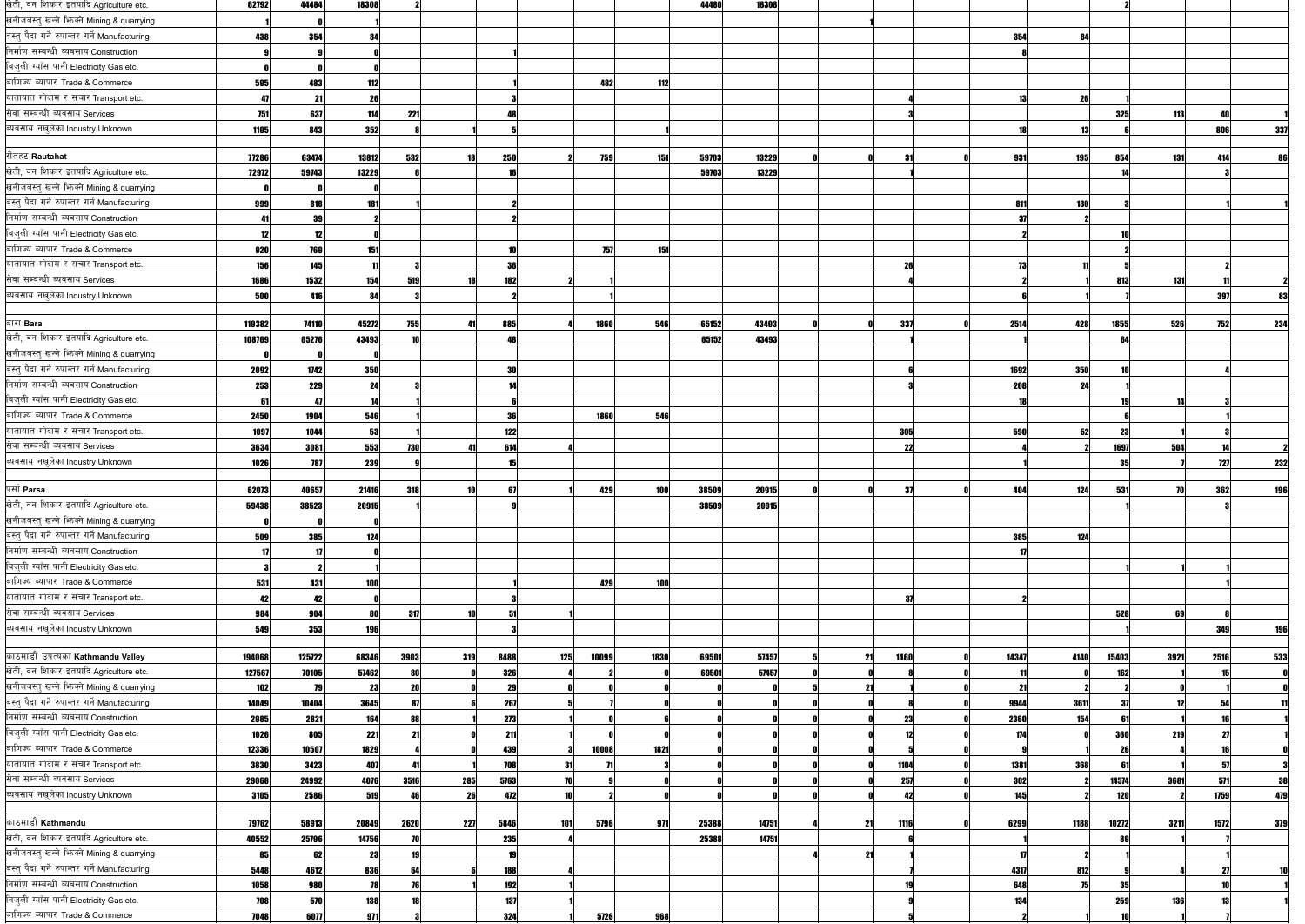| यातायात गोदाम र संचार Transport etc.          | 2737   | 2408       | 329             | 29         |     | 485        | 25 | 621  |      |        |        | 832  | 942  | 296        | -30        |      |      |      |
|-----------------------------------------------|--------|------------|-----------------|------------|-----|------------|----|------|------|--------|--------|------|------|------------|------------|------|------|------|
| सेवा सम्बन्धी ब्यवसाय Services                | 20201  | 16847      | 3354            | 2313       | 193 | 3968       | 58 |      |      |        |        | 202  | 173  |            | 9777       | 3067 | 408  | 35   |
| ब्यवसाय नखुलेका Industry Unknown              | 1925   | 1561       | 364             | 28         | 26  | 298        |    |      |      |        |        | - 35 |      |            |            |      | 1071 | 329  |
|                                               |        |            |                 |            |     |            |    |      |      |        |        |      |      |            |            |      |      |      |
| ललितपुर Lalitpur                              | 68668  | 40825      | 27843           | 838        | 60  | 2036       | 22 | 1900 | 382  | 25978  | 25408  | 250  | 5550 | 1366       | 3637       | 533  | 635  |      |
| खेती, वन शिकार इतयादि Agriculture etc.        | 51562  | 26154      | 25408           |            |     |            |    |      |      | 25978  | 25408  |      |      |            |            |      |      |      |
| खनीजबस्त् खन्ने भिज्मे Mining & quarrying     |        |            |                 |            |     |            |    |      |      |        |        |      |      |            |            |      |      |      |
| बस्त् पैदा गर्ने रुपान्तर गर्ने Manufacturing | 4762   | 3519       | 1243            |            |     | 73         |    |      |      |        |        |      | 3367 | 1243       |            |      |      |      |
| निर्माण सम्बन्धी ब्यवसाय Construction         | 1793   | 1719       |                 |            |     |            |    |      |      |        |        |      | 1607 | 68         |            |      |      |      |
| बिजुली ग्याँस पानी Electricity Gas etc.       | 177    | 158        | 19              |            |     |            |    |      |      |        |        |      |      |            |            |      |      |      |
| बाणिज्य ब्यापार Trade & Commerce              | 2374   | 1995       | 379             |            |     |            |    | 1880 | 377  |        |        |      |      |            |            |      |      |      |
| यातायात गोदाम र संचार Transport etc.          | 882    | 823        | 59              |            |     | 170        |    |      |      |        |        | 192  | 385  | 53         |            |      |      |      |
| सेवा सम्बन्धी ब्यवसाय Services                | 6467   | 5880       | 587             | <b>782</b> | 60l | 1389       |    |      |      |        |        |      | 118  |            | 3415       | 512  |      |      |
| ब्यवसाय नखुलेका Industry Unknown              | 641    | 567        |                 |            |     |            |    |      |      |        |        |      |      |            |            |      |      |      |
|                                               |        |            |                 |            |     |            |    |      |      |        |        |      |      |            |            |      |      |      |
| भक्तपुर Bhaktapur                             | 45638  | 25984      | 19654           | 445        | 32  | 606        |    | 2403 | 477  | 18135  | 17298  | 94   | 2498 | 1586       | 1494       | 177  | 309  | 821  |
| खेती, वन शिकार इतयादि Agriculture etc.        | 35453  | 18155      | 17298           |            |     |            |    |      |      | 18135  | 17298  |      |      |            |            |      |      |      |
| खनीजबस्तु खन्ने भिज्मे Mining & quarrying     |        |            |                 |            |     |            |    |      |      |        |        |      |      |            |            |      |      |      |
| बस्त् पैदा गर्ने रुपान्तर गर्ने Manufacturing | 3839   | 2273       | 1566            |            |     |            |    |      |      |        |        |      | 2260 | 1556       |            |      |      |      |
| निर्माण सम्बन्धी ब्यवसाय Construction         | 134    | 122        | 12              |            |     |            |    |      |      |        |        |      |      |            |            |      |      |      |
| बिजुली ग्याँस पानी Electricity Gas etc.       | 141    |            | 64              |            |     |            |    |      |      |        |        |      |      |            |            |      |      |      |
| बाणिज्य ब्यापार Trade & Commerce              | 2914   | 2435       | 479             |            |     | -24        |    | 2402 | 476  |        |        |      |      |            |            |      |      |      |
| यातायात गोदाम र संचार Transport etc.          | 211    | <b>192</b> | 19              |            |     | 53         |    |      |      |        |        | 80   |      |            |            |      |      |      |
| सेवा सम्बन्धी ब्यवसाय Services                | 2400   | 2265       | 135             | 421        | 32  | 406        |    |      |      |        |        |      |      |            | 1382       | 102  |      |      |
| ब्यवसाय नखुलेका Industry Unknown              | 539    | 458        |                 |            |     |            |    |      |      |        |        |      |      |            |            |      | 267  |      |
|                                               |        |            |                 |            |     |            |    |      |      |        |        |      |      |            |            |      |      |      |
| पश्चिम पहाड Western Hills                     | 930475 | 497222     | 433253          | 1794       | 125 | 1234       | 14 | 3267 | 1184 | 474266 | 425144 |      | 9942 | 3653       | 3173       | 415  | 3473 | 2717 |
| खेती, वन शिकार इतयादि Agriculture etc.        | 899485 | 474340     | 425145          |            |     |            |    |      |      | 474266 | 425144 |      |      |            |            |      |      |      |
| खनीजबस्तु खन्ने फिक्ने Mining & quarrying     |        |            |                 |            |     |            |    |      |      |        |        |      |      |            |            |      |      |      |
| बस्तु पैदा गर्ने रुपान्तर गर्ने Manufacturing | 12554  | 9039       | 3515            |            |     |            |    |      |      |        |        |      | 9011 | 3510       |            |      |      |      |
| निर्माण सम्बन्धी ब्यवसाय Construction         | 617    | 602        |                 |            |     |            |    |      |      |        |        |      | 584  |            |            |      |      |      |
| बिजुली ग्याँस पानी Electricity Gas etc.       |        |            |                 |            |     |            |    |      |      |        |        |      |      |            |            |      |      |      |
| बाणिज्य ब्यापार Trade & Commerce              | 4293   | 3201       | 1092            |            |     |            |    | 3165 | 1083 |        |        |      |      |            |            |      |      |      |
| यातायात गोदाम र संचार Transport etc.          | 660    | 555        | 105             |            |     | 219        |    |      |      |        |        | 68   | 258  | 104        |            |      |      |      |
| सेवा सम्बन्धी ब्यवसाय Services                | 6320   | 5696       | 624             | 1760       | 112 | 882        |    | 91   | 99   |        |        |      |      |            | 2896       | 399  |      |      |
| ब्यवसाय नखुलेका Industry Unknown              | 6512   | 3768       | 2744            | 24         |     | 68         |    |      |      |        |        |      |      |            | 217        |      | 3410 | 2715 |
|                                               |        |            |                 |            |     |            |    |      |      |        |        |      |      |            |            |      |      |      |
| नुवाकोट Nuwakot                               | 82773  | 47140      | 35633           | 127        |     | <b>105</b> |    | 182  | 58   | 45271  | 35290  |      | 688  | <b>220</b> | 550        | 26   | 210  | 32   |
| खेती, वन शिकार इतयादि Agriculture etc.        | 80597  | 45307      | 35290           |            |     |            |    |      |      | 45271  | 35290  |      |      |            |            |      |      |      |
| खनीजबस्तु खन्ने भिज्मे Mining & quarrying     |        |            |                 |            |     |            |    |      |      |        |        |      |      |            |            |      |      |      |
| बस्त् पैदा गर्ने रुपान्तर गर्ने Manufacturing | 870    | 652        | 218             |            |     |            |    |      |      |        |        |      | 650  | 218        |            |      |      |      |
| निर्माण सम्बन्धी ब्यवसाय Construction         |        |            |                 |            |     |            |    |      |      |        |        |      | -31  |            |            |      |      |      |
| बिजुली ग्याँस पानी Electricity Gas etc.       |        |            |                 |            |     |            |    |      |      |        |        |      |      |            |            |      |      |      |
| बाणिज्य ब्यापार Trade & Commerce              | 244    | 186        | 58              |            |     |            |    | 182  | 58   |        |        |      |      |            |            |      |      |      |
| यातायात गोदाम र संचार Transport etc.          |        | 39         |                 |            |     | 26         |    |      |      |        |        |      |      |            |            |      |      |      |
| सेवा सम्बन्धी ब्यवसाय Services                | 767    | <b>735</b> | 32 <sup>l</sup> | 125        |     | 62         |    |      |      |        |        |      |      |            | 510        | 25   | -34  |      |
| ब्यवसाय नखुलेका Industry Unknown              | 213    | 181        | 32              |            |     |            |    |      |      |        |        |      |      |            |            |      |      | 32   |
|                                               |        |            |                 |            |     |            |    |      |      |        |        |      |      |            |            |      |      |      |
| धाडिङ्ग Dhading                               | 102882 | 55712      | 47170           | 149        |     | 85         |    | 148  | 88   | 53821  | 46484  |      | 1006 | 377        | 263        | 64   | 229  | 156  |
| खेती, वन शिकार इतयादि Agriculture etc.        | 100320 | 53836      | 46484           |            |     |            |    |      |      | 53821  | 46484  |      |      |            |            |      |      |      |
| खनीजबस्त् खन्ने भिज्मे Mining & quarrying     |        |            |                 |            |     |            |    |      |      |        |        |      |      |            |            |      |      |      |
| बस्त् पैदा गर्ने रुपान्तर गर्ने Manufacturing | 1362   | 989        | 373             |            |     |            |    |      |      |        |        |      | 988  | 373        |            |      |      |      |
| निर्माण सम्बन्धी ब्यवसाय Construction         |        |            |                 |            |     |            |    |      |      |        |        |      |      |            |            |      |      |      |
| बिजुली ग्याँस पानी Electricity Gas etc.       |        |            |                 |            |     |            |    |      |      |        |        |      |      |            |            |      |      |      |
| बाणिज्य ब्यापार Trade & Commerce              | 234    | 147        |                 |            |     |            |    | 146  | 87   |        |        |      |      |            |            |      |      |      |
| यातायात गोदाम र संचार Transport etc.          | 43     | 39         |                 |            |     | 22         |    |      |      |        |        | 11   |      |            |            |      |      |      |
| सेवा सम्बन्धी ब्यवसाय Services                | 518    | 452        |                 | 146        |     | 52         |    |      |      |        |        |      |      |            | 248        | 64   |      |      |
| ब्यवसाय नखुलेका Industry Unknown              | 397    | 241        | 156             |            |     |            |    |      |      |        |        |      |      |            |            |      | 225  | 156  |
|                                               |        |            |                 |            |     |            |    |      |      |        |        |      |      |            |            |      |      |      |
| गोर्खा Gorkha                                 | 68156  | 40156      | 28000           | 186        |     | 125        |    | 107  | 32   | 38488  | 27408  | 21   | 492  | 146        | <b>220</b> |      | 516  | 396  |
| खेती, वन शिकार इतयादि Agriculture etc.        | 65898  | 38490      | 27408           |            |     |            |    |      |      | 38488  | 27408  |      |      |            |            |      |      |      |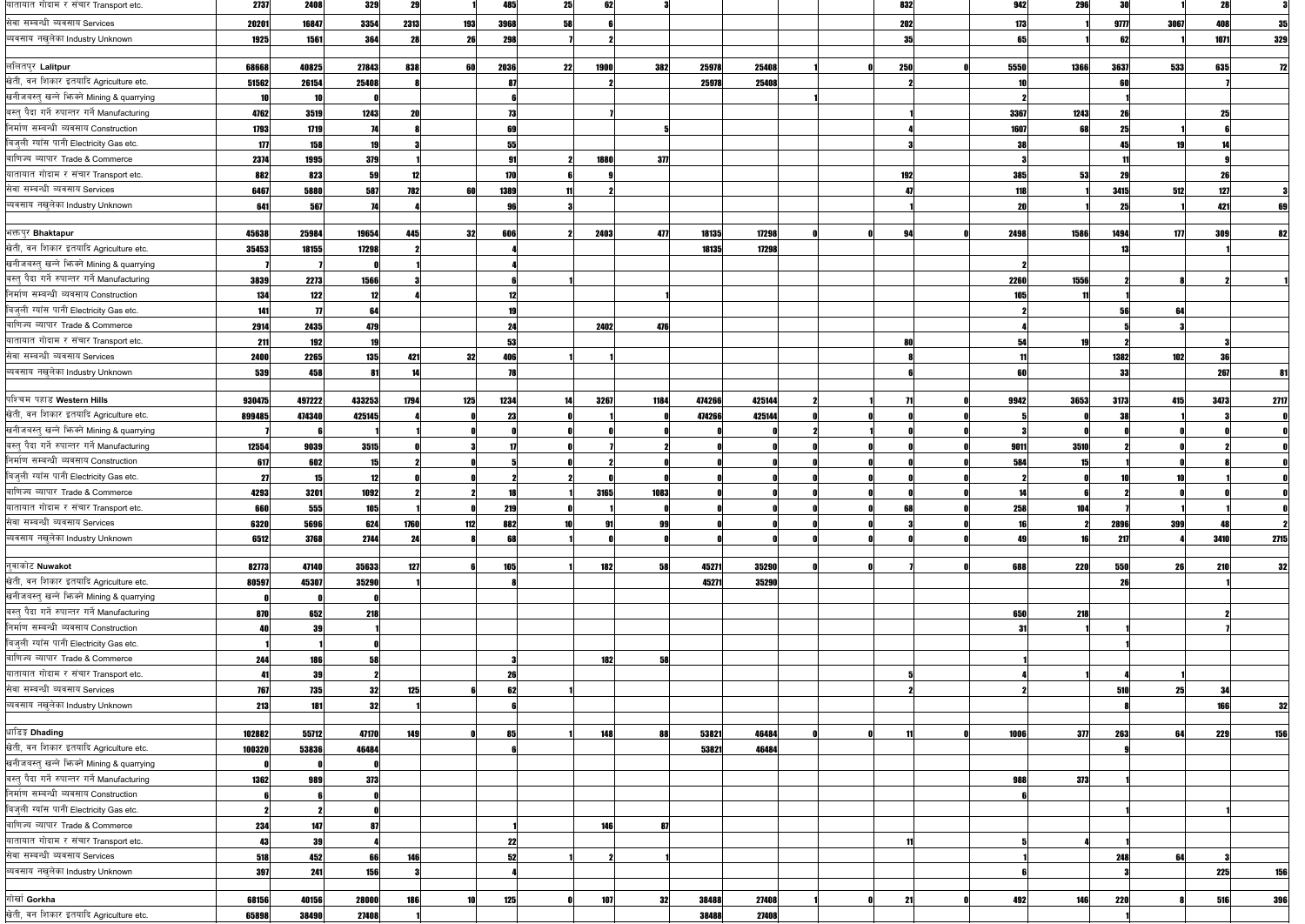| खनीजबस्तु खन्ने भिज्मे Mining & quarrying                                              |            |                 |                 |            |    |     |            |     |       |       |                  |            |      |     |    |     |     |
|----------------------------------------------------------------------------------------|------------|-----------------|-----------------|------------|----|-----|------------|-----|-------|-------|------------------|------------|------|-----|----|-----|-----|
| बस्त् पैदा गर्ने रुपान्तर गर्ने Manufacturing                                          | 621        | 475             | <b>146</b>      |            |    |     |            |     |       |       |                  | 474        | 146  |     |    |     |     |
| निर्माण सम्बन्धी ब्यवसाय Construction                                                  |            |                 |                 |            |    |     |            |     |       |       |                  |            |      |     |    |     |     |
| बिजुली ग्याँस पानी Electricity Gas etc.                                                |            |                 |                 |            |    |     |            |     |       |       |                  |            |      |     |    |     |     |
| बाणिज्य ब्यापार Trade & Commerce                                                       | <b>139</b> | 107             | -321            |            |    |     | 107        | 32  |       |       |                  |            |      |     |    |     |     |
| यातायात गोदाम र संचार Transport etc.                                                   |            | Æ               |                 |            |    | 22  |            |     |       |       | - 21             |            |      |     |    |     |     |
| सेवा सम्बन्धी ब्यवसाय Services                                                         | 489        | 473             |                 | 182        |    | 102 |            |     |       |       |                  |            |      | 188 |    |     |     |
| ब्यवसाय नखुलेका Industry Unknown                                                       | 950        | 552             | 398             |            |    |     |            |     |       |       |                  |            |      |     |    | 515 | 396 |
|                                                                                        |            |                 |                 |            |    |     |            |     |       |       |                  |            |      |     |    |     |     |
| तनहूँ Tanahun                                                                          | 67109      | 31235           | 35874           | 108        |    | -87 | 207        | 35  | 30123 | 35392 | 12               | 306        | 183  | 141 | 23 | 251 | 232 |
| खेती, वन शिकार इतयादि Agriculture etc.                                                 | 65516      | 30124           | 35392           |            |    |     |            |     | 30123 | 35392 |                  |            |      |     |    |     |     |
| खनीजबस्त् खन्ने फिक्ने Mining & quarrying                                              |            |                 |                 |            |    |     |            |     |       |       |                  |            |      |     |    |     |     |
| बस्त् पैदा गर्ने रुपान्तर गर्ने Manufacturing                                          | 471        | 289             | <b>182</b>      |            |    |     |            |     |       |       |                  | 289        | 182  |     |    |     |     |
| निर्माण सम्बन्धी ब्यवसाय Construction                                                  |            |                 |                 |            |    |     |            |     |       |       |                  |            |      |     |    |     |     |
| बिजुली ग्याँस पानी Electricity Gas etc.                                                |            |                 |                 |            |    |     |            |     |       |       |                  |            |      |     |    |     |     |
| बाणिज्य ब्यापार Trade & Commerce                                                       | 242        | 207             | 351             |            |    |     | <b>207</b> | -35 |       |       |                  |            |      |     |    |     |     |
| यातायात गोदाम र संचार Transport etc.                                                   | 21         | 29              |                 |            |    |     |            |     |       |       | 12 <sub>12</sub> |            |      |     |    |     |     |
| सेवा सम्बन्धी ब्यवसाय Services                                                         | 318        | 286             | -321            | 101        |    |     |            |     |       |       |                  |            |      | 114 | 23 |     |     |
| ब्यवसाय नखुलेका Industry Unknown                                                       | 518        | 286             | 232             |            |    |     |            |     |       |       |                  |            |      |     |    | 251 | 231 |
|                                                                                        |            |                 |                 |            |    |     |            |     |       |       |                  |            |      |     |    |     |     |
| लमजुङ Lamjung                                                                          | 65073      | 33664           | 31409           | 144        |    | 67  | 332        | 93  | 31937 | 30757 |                  | <b>730</b> | 276  | 136 | 27 | 317 | 255 |
| खेती, वन शिकार इतयादि Agriculture etc.                                                 | 62694      | 31937           | 30757           |            |    |     |            |     | 31937 | 30757 |                  |            |      |     |    |     |     |
| खनीजबस्तु खन्ने भिज्मे Mining & quarrying                                              |            |                 |                 |            |    |     |            |     |       |       |                  |            |      |     |    |     |     |
| बस्त् पैदा गर्ने रुपान्तर गर्ने Manufacturing                                          | 979        |                 | <b>270</b>      |            |    |     |            |     |       |       |                  | 709        | 270  |     |    |     |     |
| निर्माण सम्बन्धी ब्यवसाय Construction                                                  |            | 709             |                 |            |    |     |            |     |       |       |                  |            |      |     |    |     |     |
| बिजुली ग्याँस पानी Electricity Gas etc.                                                | -21        |                 |                 |            |    |     |            |     |       |       |                  |            |      |     |    |     |     |
| बाणिज्य ब्यापार Trade & Commerce                                                       |            |                 |                 |            |    |     |            |     |       |       |                  |            |      |     |    |     |     |
|                                                                                        | 423        | 331             | 92              |            |    |     | 331        | 92  |       |       |                  |            |      |     |    |     |     |
| यातायात गोदाम र संचार Transport etc.<br>सेवा सम्बन्धी ब्यवसाय Services                 | -21        | 25              |                 |            |    |     |            |     |       |       |                  |            |      |     |    |     |     |
|                                                                                        | 347        | 318             | 29              | 143        |    | 49  |            |     |       |       |                  |            |      | 124 | 27 |     |     |
| ब्यवसाय नखुलेका Industry Unknown                                                       | 581        | 326             | 255             |            |    |     |            |     |       |       |                  |            |      |     |    | 314 | 255 |
| कास्की Kaski                                                                           |            |                 |                 |            |    |     |            |     |       |       |                  |            |      |     |    |     |     |
| खेती, वन शिकार इतयादि Agriculture etc.                                                 | 55015      | 29886           | 25129           | 244        | 27 | 215 | 708        | 378 | 26436 | 24002 |                  | 1396       | 467  | 621 | 52 | 259 | 199 |
| खनीजबस्त् खन्ने भिग्क्ने Mining & quarrying                                            | 50447      | 26445           | 24002           |            |    |     |            |     | 26436 | 24002 |                  |            |      |     |    |     |     |
|                                                                                        |            |                 |                 |            |    |     |            |     |       |       |                  |            |      |     |    |     |     |
| बस्त् पैदा गर्ने रुपान्तर गर्ने Manufacturing<br>निर्माण सम्बन्धी ब्यवसाय Construction | 1470       | 1081            | 389             |            |    |     |            |     |       |       |                  | 1067       | 386  |     |    |     |     |
|                                                                                        | <b>248</b> | 239             |                 |            |    |     |            |     |       |       |                  | 237        |      |     |    |     |     |
| बिजुली ग्याँस पानी Electricity Gas etc.                                                |            |                 | 12              |            |    |     |            |     |       |       |                  |            |      |     |    |     |     |
| बाणिज्य ब्यापार Trade & Commerce                                                       | 980        | 660             | 320             |            |    |     | 650        | 318 |       |       |                  |            |      |     |    |     |     |
| यातायात गोदाम र संचार Transport etc.                                                   | 169        | 108             | -61             |            |    | 24  |            |     |       |       |                  |            | 61   |     |    |     |     |
| सेवा सम्बन्धी ब्यवसाय Services                                                         | 1163       | 1035            | 128             | 242        | 22 | 154 | 58         | 60  |       |       |                  |            |      | 575 | 41 |     |     |
| ब्यवसाय नखुलेका Industry Unknown                                                       | 518        | 310             | 208             |            |    |     |            |     |       |       |                  |            |      | 3   |    | 256 | 198 |
|                                                                                        |            |                 |                 |            |    |     |            |     |       |       |                  |            |      |     |    |     |     |
| स्याङ्जा Syangja                                                                       | 158982     | 83482           | 75500           | 222        |    | 115 | 277        | 110 | 80628 | 74616 |                  | 1544       | 325  | 195 | 25 | 494 | 412 |
| खेती, वन शिकार इतयादि Agriculture etc.                                                 | 155245     | 80629           | 74616           |            |    |     |            |     | 80628 | 74616 |                  |            |      |     |    |     |     |
| खनीजबस्तु खन्ने फिक्ने Mining & quarrying                                              |            |                 |                 |            |    |     |            |     |       |       |                  |            |      |     |    |     |     |
| बस्त् पैदा गर्ने रुपान्तर गर्ने Manufacturing                                          | 1716       | 1395            | 321             |            |    |     |            |     |       |       |                  | 1394       | 321  |     |    |     |     |
| निर्माण सम्बन्धी ब्यवसाय Construction                                                  | 115        | 115             |                 |            |    |     |            |     |       |       |                  | 115        |      |     |    |     |     |
| बिजुली ग्याँस पानी Electricity Gas etc.                                                |            |                 |                 |            |    |     |            |     |       |       |                  |            |      |     |    |     |     |
| बाणिज्य ब्यापार Trade & Commerce                                                       | 369        | 271             | 98              |            |    |     | 271        | 98  |       |       |                  |            |      |     |    |     |     |
| यातायात गोदाम र संचार Transport etc.                                                   |            |                 |                 |            |    | 30  |            |     |       |       |                  | 35         |      |     |    |     |     |
| सेवा सम्बन्धी ब्यवसाय Services                                                         | 505        | 458             |                 | <b>216</b> |    |     |            | 12  |       |       |                  |            |      | 157 | 25 |     |     |
| ब्यवसाय नखुलेका Industry Unknown                                                       | <b>955</b> | 542             | 413             |            |    |     |            |     |       |       |                  |            |      |     |    | 494 | 412 |
|                                                                                        |            |                 |                 |            |    |     |            |     |       |       |                  |            |      |     |    |     |     |
| बाग्लुङ्ग Baglung                                                                      | 107375     | 58853           | 48522           | 185        | 26 | 115 | 620        | 154 | 55760 | 46933 |                  | 1382       | 1092 | 413 | 63 | 375 | 251 |
| खेती, वन शिकार इतयादि Agriculture etc.                                                 | 102694     | 55761           | 46933           |            |    |     |            |     | 55760 | 46933 |                  |            |      |     |    |     |     |
| खनीजबस्तु खन्ने भिज्मे Mining & quarrying                                              |            |                 |                 |            |    |     |            |     |       |       |                  |            |      |     |    |     |     |
| बस्त् पैदा गर्ने रुपान्तर गर्ने Manufacturing                                          | 2294       | 1226            | 1068            |            |    |     |            |     |       |       |                  | 1226       | 1068 |     |    |     |     |
| निर्माण सम्बन्धी ब्यवसाय Construction                                                  |            | 60              |                 |            |    |     |            |     |       |       |                  | 60         |      |     |    |     |     |
| बिजुली ग्याँस पानी Electricity Gas etc.                                                |            |                 |                 |            |    |     |            |     |       |       |                  |            |      |     |    |     |     |
| बाणिज्य ब्यापार Trade & Commerce                                                       | 773        | 620             | 153             |            |    |     | 619        | 153 |       |       |                  |            |      |     |    |     |     |
| यातायात गोदाम र संचार Transport etc.                                                   | 109        | $\overline{85}$ | $\overline{24}$ |            |    |     |            |     |       |       |                  |            | 24   |     |    |     |     |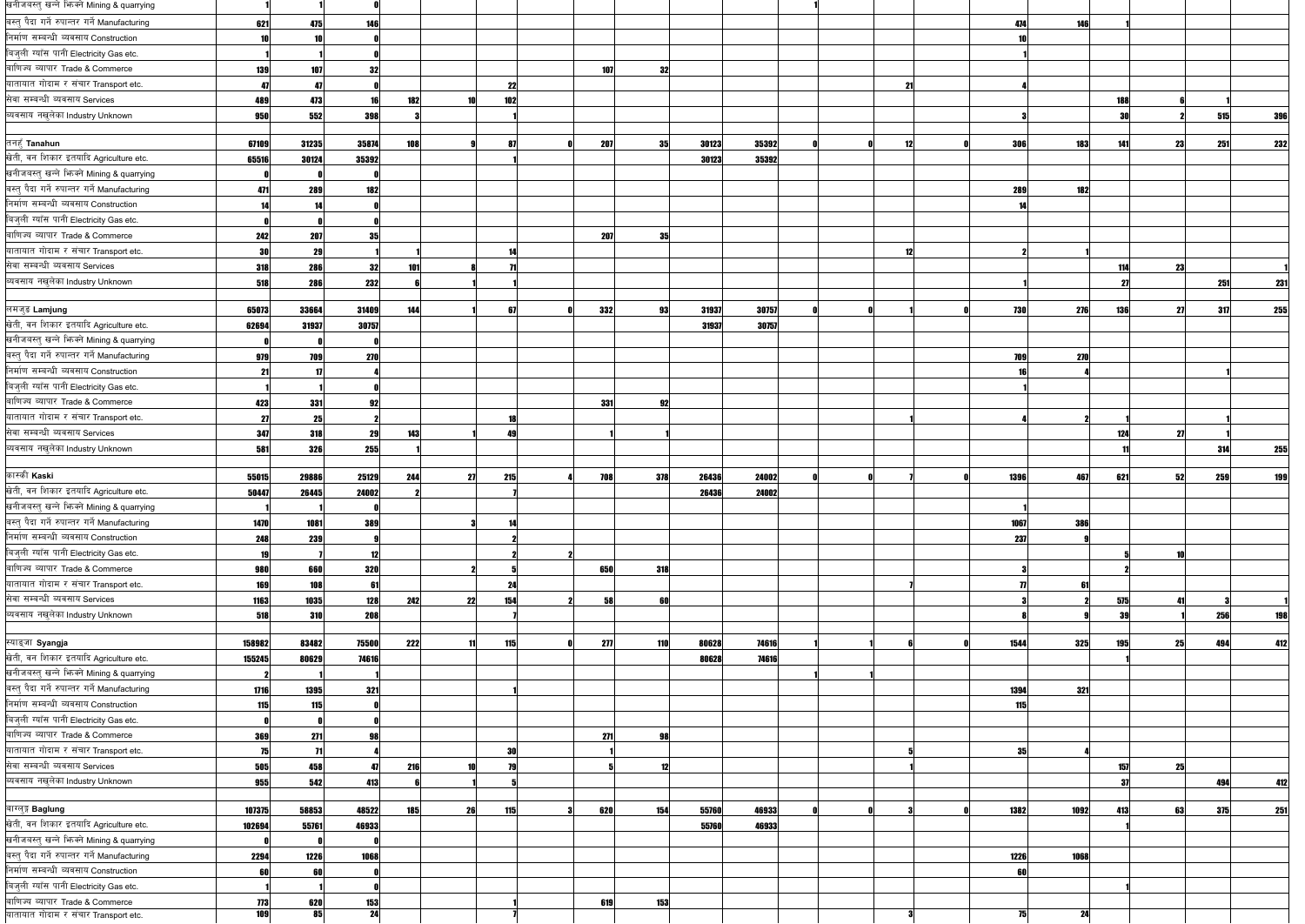| सेवा सम्बन्धी ब्यवसाय Services                | 754        | 663    | -91        | 183  | 26   | 93           |      |     |        |        |    |       |      | 381        | 62  |      |      |
|-----------------------------------------------|------------|--------|------------|------|------|--------------|------|-----|--------|--------|----|-------|------|------------|-----|------|------|
| ब्यवसाय नखुलेका Industry Unknown              | 690        | 437    | 253        |      |      |              |      |     |        |        |    |       |      | -30        |     | 372  | 251  |
|                                               |            |        |            |      |      |              |      |     |        |        |    |       |      |            |     |      |      |
| गल्मी Gulmi                                   | 136755     | 72550  | 64205      | 237  | -171 | 102          | 276  | 78  | 69692  | 63369  |    | 1732  | 359  | 229        | 29  | 282  | 353  |
| खेती, वन शिकार इतयादि Agriculture etc.        | 133062     | 69693  | 63369      |      |      |              |      |     | 69692  | 63369  |    |       |      |            |     |      |      |
| खनीजबस्त् खन्ने भिज्मे Mining & quarrying     |            |        |            |      |      |              |      |     |        |        |    |       |      |            |     |      |      |
| बस्त् पैदा गर्ने रुपान्तर गर्ने Manufacturing | 1964       | 1615   | 349        |      |      |              |      |     |        |        |    | 1613  | 349  |            |     |      |      |
| निर्माण सम्बन्धी ब्यवसाय Construction         | 63         |        |            |      |      |              |      |     |        |        |    |       |      |            |     |      |      |
| बिजुली ग्याँस पानी Electricity Gas etc.       |            |        |            |      |      |              |      |     |        |        |    |       |      |            |     |      |      |
| बाणिज्य ब्यापार Trade & Commerce              | <b>356</b> | 279    |            |      |      |              | 276  |     |        |        |    |       |      |            |     |      |      |
| यातायात गोदाम र संचार Transport etc.          |            | 75     |            |      |      | 30           |      |     |        |        |    |       |      |            |     |      |      |
| सेवा सम्बन्धी ब्यवसाय Services                | 563        | 522    | 41         | 232  |      | 64           |      |     |        |        |    |       |      | <b>223</b> | 29  |      |      |
| ब्यवसाय नखुलेका Industry Unknown              | 668        | 303    | 365        |      |      |              |      |     |        |        |    |       |      |            |     | 282  | 353  |
|                                               |            |        |            |      |      |              |      |     |        |        |    |       |      |            |     |      |      |
| पाल्पा Palpa                                  | 86355      | 44544  | 41811      | 192  |      | <b>218</b>   | 410  | 158 | 42110  | 40893  |    | 666   | 208  | 405        | 98  | 540  | 431  |
| खेती, वन शिकार इतयादि Agriculture etc.        | 83012      | 42118  | 40894      |      |      |              |      |     | 42110  | 40893  |    |       |      |            |     |      |      |
| खनीजबस्त् खन्ने भिज्मे Mining & quarrying     |            |        |            |      |      |              |      |     |        |        |    |       |      |            |     |      |      |
| बस्तु पैदा गर्ने रुपान्तर गर्ने Manufacturing | 807        | 608    | 199        |      |      |              |      |     |        |        |    | 601   | 197  |            |     |      |      |
| निर्माण सम्बन्धी ब्यवसाय Construction         | 40         | 40     |            |      |      |              |      |     |        |        |    | 35    |      |            |     |      |      |
| बिजुली ग्याँस पानी Electricity Gas etc.       |            |        |            |      |      |              |      |     |        |        |    |       |      |            |     |      |      |
| बाणिज्य ब्यापार Trade & Commerce              | 533        | 393    | 140        |      |      |              | 376  | 133 |        |        |    |       |      |            |     |      |      |
| यातायात गोदाम र संचार Transport etc.          |            | -37    |            |      |      | 26           |      |     |        |        |    |       |      |            |     |      |      |
| सेवा सम्बन्धी ब्यवसाय Services                | 896        | 754    | 142        | 190  |      | 156          | 24   | 23  |        |        |    |       |      | 376        | 97  |      |      |
| ब्यवसाय नखुलेका Industry Unknown              | 1022       | 590    | 432        |      |      | 26           |      |     |        |        |    |       |      |            |     | 535  | 431  |
|                                               |            |        |            |      |      |              |      |     |        |        |    |       |      |            |     |      |      |
| सुदूर पश्चिम पहाड Far Western Hills           | 849106     | 459285 | 389821     | 1427 | 165  | 1161         | 1760 | 639 | 438518 | 381301 | 42 | 11363 | 5060 | 2152       | 203 | 2861 | 2445 |
| खेती, वन शिकार इतयादि Agriculture etc.        | 819841     | 438538 | 381303     |      |      |              |      |     | 438518 | 381301 |    |       |      |            |     |      |      |
| खनीजबस्तु खन्ने भिज्मे Mining & quarrying     |            |        |            |      |      |              |      |     |        |        |    |       |      |            |     |      |      |
| बस्त् पैदा गर्ने रुपान्तर गर्ने Manufacturing | 16062      | 11048  | 5014       |      |      |              |      |     |        |        |    | 11030 | 5006 |            |     |      |      |
| निर्माण सम्बन्धी ब्यवसाय Construction         | 215        | 212    |            |      |      |              |      |     |        |        |    | 209   |      |            |     |      |      |
| बिजुली ग्याँस पानी Electricity Gas etc.       |            | 13     |            |      |      |              |      |     |        |        |    |       |      |            |     |      |      |
| बाणिज्य ब्यापार Trade & Commerce              | 2395       | 1755   | 640        |      |      |              | 1751 | 639 |        |        |    |       |      |            |     |      |      |
| यातायात गोदाम र संचार Transport etc.          | 387<br>vv, | 339    | 48         |      |      | 215<br>2. IU |      |     |        |        |    |       |      |            |     |      |      |
| सेवा सम्बन्धी ब्यवसाय Services                | 4672       | 4309   | 363        | 1401 | 158  | 881          |      |     |        |        |    |       |      | 1975       | 195 |      |      |
| ब्यवसाय नखुलेका Industry Unknown              | 5511       | 3061   | 2450       |      |      | 43           |      |     |        |        |    |       |      | 164        |     | 2841 | 2437 |
|                                               |            |        |            |      |      |              |      |     |        |        |    |       |      |            |     |      |      |
| प्यूठान Pyuthan                               | 93011      | 52776  | 40235      | 175  |      | 98           | 49   |     | 51210  | 39692  |    | 760   | 165  | <b>156</b> |     | 328  | 358  |
| खेती, वन शिकार इतयादि Agriculture etc.        | 90903      | 51211  | 39692      |      |      |              |      |     | 51210  | 39692  |    |       |      |            |     |      |      |
| खनीजबस्तु खन्ने फिक्ने Mining & quarrying     |            |        |            |      |      |              |      |     |        |        |    |       |      |            |     |      |      |
| बस्त् पैदा गर्ने रुपान्तर गर्ने Manufacturing | 895        | 729    | <b>166</b> |      |      |              |      |     |        |        |    | 728   | 165  |            |     |      |      |
| निर्माण सम्बन्धी ब्यवसाय Construction         | 20         | 20     |            |      |      |              |      |     |        |        |    |       |      |            |     |      |      |
| बिजुली ग्याँस पानी Electricity Gas etc.       |            |        |            |      |      |              |      |     |        |        |    |       |      |            |     |      |      |
| बाणिज्य ब्यापार Trade & Commerce              | 55         | 49     |            |      |      |              | 49   |     |        |        |    |       |      |            |     |      |      |
| यातायात गोदाम र संचार Transport etc.          | 20         | 20     |            |      |      | 15           |      |     |        |        |    |       |      |            |     |      |      |
| सेवा सम्बन्धी ब्यवसाय Services                | 405        | 391    | 14         | 172  |      | 73           |      |     |        |        |    |       |      | 139        |     |      |      |
| ब्यवसाय नखुलेका Industry Unknown              | 713        | 356    | 357        |      |      |              |      |     |        |        |    |       |      |            |     | 327  | 357  |
|                                               |            |        |            |      |      |              |      |     |        |        |    |       |      |            |     |      |      |
| सल्यान Salyan                                 | 180053     | 111834 | 68219      | 343  | 54   | 319          | 296  | 29  | 106612 | 66536  |    | 3218  | 1018 | <b>576</b> | 107 | 469  | 472  |
| खेती, वन शिकार इतयादि Agriculture etc.        | 173152     | 106616 | 66536      |      |      |              |      |     | 106612 | 66536  |    |       |      |            |     |      |      |
| खनीजबस्तु खन्ने भिज्मे Mining & quarrying     |            |        |            |      |      |              |      |     |        |        |    |       |      |            |     |      |      |
| बस्तु पैदा गर्ने रुपान्तर गर्ने Manufacturing | 4152       | 3141   | 1011       |      |      |              |      |     |        |        |    | 3132  | 1009 |            |     |      |      |
| निर्माण सम्बन्धी ब्यवसाय Construction         | 37         | 37     |            |      |      |              |      |     |        |        |    |       |      |            |     |      |      |
| बिजुली ग्याँस पानी Electricity Gas etc.       |            |        |            |      |      |              |      |     |        |        |    |       |      |            |     |      |      |
| बाणिज्य ब्यापार Trade & Commerce              | 323        | 294    | 29         |      |      |              | 293  | 29  |        |        |    |       |      |            |     |      |      |
| यातायात गोदाम र संचार Transport etc.          | <b>107</b> | 100    |            |      |      | 64           |      |     |        |        |    | 34    |      |            |     |      |      |
| सेवा सम्बन्धी ब्यवसाय Services                | 1327       | 1163   | 164        | 335  | 54   | 243          |      |     |        |        |    |       |      | 570        | 106 |      |      |
| ब्यवसाय नखुलेका Industry Unknown              | 946        | 474    | 472        |      |      |              |      |     |        |        |    |       |      |            |     | 467  | 469  |
|                                               |            |        |            |      |      |              |      |     |        |        |    |       |      |            |     |      |      |
| जुम्ला Jumla                                  | 101300     | 55815  | 45485      | 101  |      | 161          | 815  | 446 | 53095  | 44281  |    | 1137  | 644  | <b>280</b> |     | 226  | 104  |
| खेती, वन शिकार इतयादि Agriculture etc.        | 97381      | 53100  | 44281      |      |      |              |      |     | 53095  | 44281  |    |       |      |            |     |      |      |
| खनीजबस्त् खन्ने भिन्को Mining & quarrying     |            |        |            |      |      |              |      |     |        |        |    |       |      |            |     |      |      |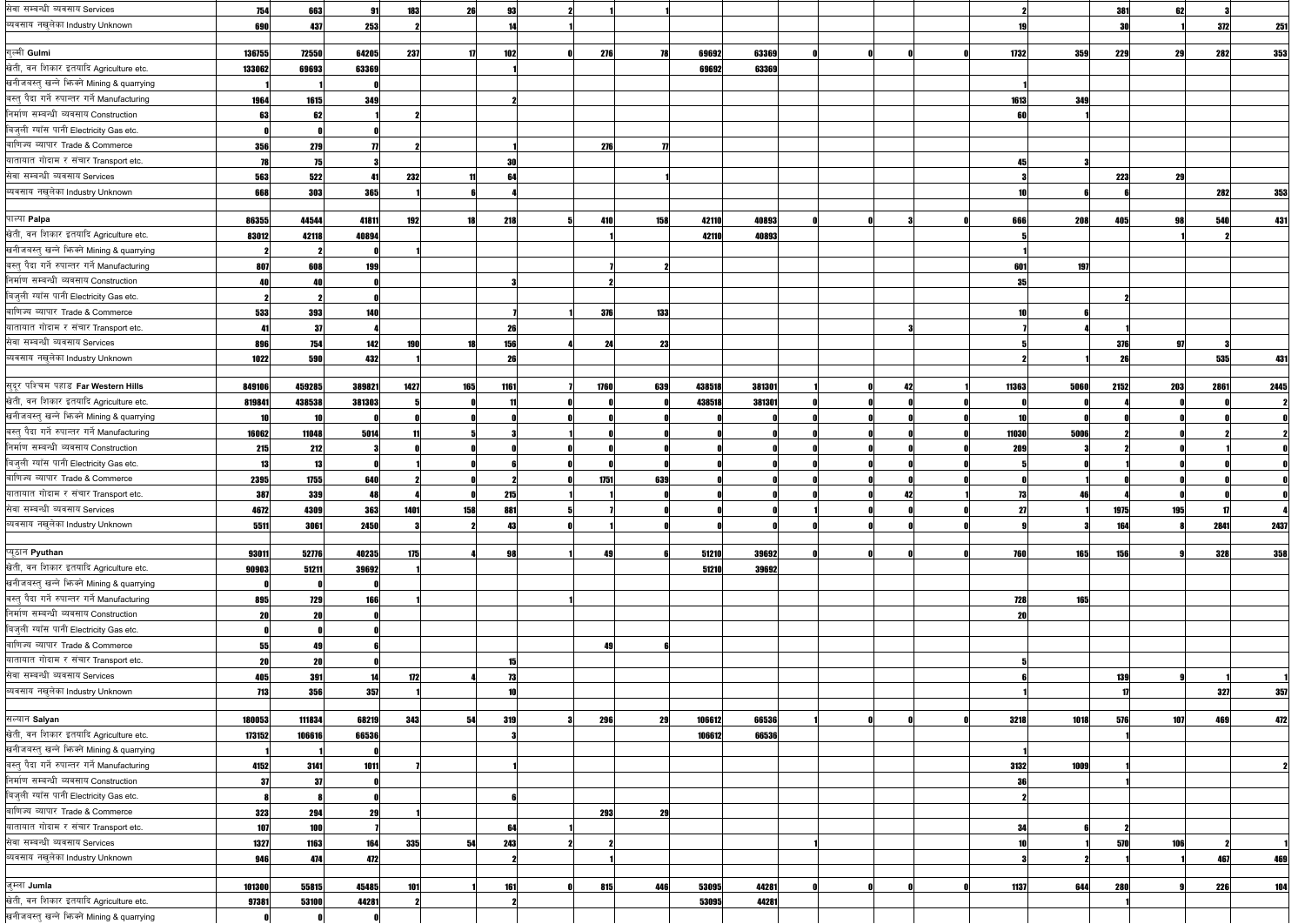| बस्त् पैदा गर्ने रुपान्तर गर्ने Manufacturing | 1719       | 1104       | 615        |            |     |            |     |     |       |       |  |    | 1100 | 615               |            |    |     |     |
|-----------------------------------------------|------------|------------|------------|------------|-----|------------|-----|-----|-------|-------|--|----|------|-------------------|------------|----|-----|-----|
| निर्माण सम्बन्धी ब्यवसाय Construction         | 23         | 23         |            |            |     |            |     |     |       |       |  |    |      | 23                |            |    |     |     |
| बिजुली ग्याँस पानी Electricity Gas etc.       |            |            |            |            |     |            |     |     |       |       |  |    |      |                   |            |    |     |     |
| बाणिज्य ब्यापार Trade & Commerce              | 1259       | 813        | 446        |            |     |            | 813 | 446 |       |       |  |    |      |                   |            |    |     |     |
| यातायात गोदाम र संचार Transport etc.          | 76         | 47         | 29         |            |     | -31        |     |     |       |       |  |    |      | 29                |            |    |     |     |
| सेवा सम्बन्धी ब्यवसाय Services                | 507        | 500        |            | 9.         |     | 126        |     |     |       |       |  |    |      |                   | 269        |    |     |     |
| ब्यवसाय नखुलेका Industry Unknown              | 335        | 228        | 107        |            |     |            |     |     |       |       |  |    |      |                   |            |    | 218 | 104 |
|                                               |            |            |            |            |     |            |     |     |       |       |  |    |      |                   |            |    |     |     |
| दैलेख Dailekh                                 | 103240     | 54167      | 49073      | <b>135</b> | -31 | 161        | 45  |     | 52391 | 48387 |  | 40 |      | 321<br>871        | 274        | 13 | 250 | 307 |
| खेती, वन शिकार इतयादि Agriculture etc.        | 100779     | 52392      | 48387      |            |     |            |     |     | 52391 | 48387 |  |    |      |                   |            |    |     |     |
| खनीजबस्त् खन्ने भिन्क्ने Mining & quarrying   |            |            |            |            |     |            |     |     |       |       |  |    |      |                   |            |    |     |     |
| बस्त् पैदा गर्ने रुपान्तर गर्ने Manufacturing | 1157       | 837        | <b>320</b> |            |     |            |     |     |       |       |  |    |      | 320<br>837        |            |    |     |     |
| निर्माण सम्बन्धी ब्यवसाय Construction         | 22         | 22         |            |            |     |            |     |     |       |       |  |    |      | 22                |            |    |     |     |
| बिजुली ग्याँस पानी Electricity Gas etc.       |            |            |            |            |     |            |     |     |       |       |  |    |      |                   |            |    |     |     |
| बाणिज्य ब्यापार Trade & Commerce              | 54         | 43         |            |            |     |            | 43  |     |       |       |  |    |      |                   |            |    |     |     |
| यातायात गोदाम र संचार Transport etc.          | 84         | 83         |            |            |     | 36         |     |     |       |       |  | 41 |      |                   |            |    |     |     |
| सेवा सम्बन्धी ब्यवसाय Services                | 554        | 509        | 45         | 135        | 31  | 124        |     |     |       |       |  |    |      |                   | 245        | 12 |     |     |
| ब्यवसाय नखुलेका Industry Unknown              | 589        | 280        | 309        |            |     |            |     |     |       |       |  |    |      |                   |            |    | 249 | 307 |
|                                               |            |            |            |            |     |            |     |     |       |       |  |    |      |                   |            |    |     |     |
| अछाम Achham                                   | 81447      | 39085      | 42362      | 35         |     | 34         | 22  |     | 38344 | 41907 |  |    |      | 400<br>125        |            |    | 207 | 318 |
| खेती, वन शिकार इतयादि Agriculture etc.        | 80251      | 38344      | 41907      |            |     |            |     |     | 38344 | 41907 |  |    |      |                   |            |    |     |     |
| खनीजबस्तु खन्ने भिज्मे Mining & quarrying     |            |            |            |            |     |            |     |     |       |       |  |    |      |                   |            |    |     |     |
| बस्तु पैदा गर्ने रुपान्तर गर्ने Manufacturing | 528        | 403        | 125        |            |     |            |     |     |       |       |  |    | 400  | 125               |            |    |     |     |
| निर्माण सम्बन्धी ब्यवसाय Construction         |            |            |            |            |     |            |     |     |       |       |  |    |      |                   |            |    |     |     |
| बिजुली ग्याँस पानी Electricity Gas etc.       |            |            |            |            |     |            |     |     |       |       |  |    |      |                   |            |    |     |     |
| बाणिज्य ब्यापार Trade & Commerce              |            |            |            |            |     |            |     |     |       |       |  |    |      |                   |            |    |     |     |
| यातायात गोदाम र संचार Transport etc.          | 24         | 22         |            |            |     |            | 22  |     |       |       |  |    |      |                   |            |    |     |     |
| सेवा सम्बन्धी ब्यवसाय Services                |            |            |            |            |     |            |     |     |       |       |  |    |      |                   |            |    |     |     |
|                                               | 115        | 105        | 10         | 33         |     | 28         |     |     |       |       |  |    |      |                   | 43         |    |     |     |
| ब्यवसाय नखुलेका Industry Unknown              | 526        | 208        | 318        |            |     |            |     |     |       |       |  |    |      |                   |            |    | 206 | 318 |
| डोटी Doti                                     | 155158     | 77837      | 77321      | 228        | 22  | 128        | 208 | 133 | 73437 | 75033 |  |    | 2916 | 1667              | 306        |    | 614 | 446 |
| खेती, वन शिकार इतयादि Agriculture etc.        | 148474     | 73439      | 75035      |            |     |            |     |     | 73437 | 75033 |  |    |      |                   |            |    |     |     |
| खनीजबस्तु खन्ने भिज्क्ने Mining & quarrying   |            |            |            |            |     |            |     |     |       |       |  |    |      |                   |            |    |     |     |
| बस्त् पैदा गर्ने रुपान्तर गर्ने Manufacturing |            |            |            |            |     |            |     |     |       |       |  |    |      |                   |            |    |     |     |
| निर्माण सम्बन्धी ब्यवसाय Construction         | 4558       | 2892       | 1666       |            |     |            |     |     |       |       |  |    | 2892 | 1666              |            |    |     |     |
| बिजुली ग्याँस पानी Electricity Gas etc.       | 21         | -21        |            |            |     |            |     |     |       |       |  |    |      | -21               |            |    |     |     |
| बाणिज्य ब्यापार Trade & Commerce              |            |            |            |            |     |            |     |     |       |       |  |    |      |                   |            |    |     |     |
|                                               | 345        | 211        | 134        |            |     |            | 208 | 133 |       |       |  |    |      |                   |            |    |     |     |
| यातायात गोदाम र संचार Transport etc.          | 24         | 24         |            |            |     | 24         |     |     |       |       |  |    |      |                   |            |    |     |     |
| सेवा सम्बन्धी ब्यवसाय Services                | 605        | 565        | 40         | 225        | 20  | 92         |     |     |       |       |  |    |      |                   | 242        |    |     |     |
| ब्यवसाय नखुलेका Industry Unknown              | 1130       | 684        | 446        |            |     |            |     |     |       |       |  |    |      |                   | 63         |    | 610 | 444 |
| बैतडी Baitadi                                 |            |            |            |            |     |            |     | 10  |       |       |  |    |      |                   |            |    |     |     |
| खेती, वन शिकार इतयादि Agriculture etc.        | 86890      | 45136      | 41754      | 303        | 43  | <b>190</b> | 256 |     | 42179 | 40600 |  |    | 1200 | 725               | 397        | 26 | 609 | 350 |
| खनीजबस्त् खन्ने भिन्क्ने Mining & quarrying   | 82785      | 42185      | 40600      |            |     |            |     |     | 42179 | 40600 |  |    |      |                   |            |    |     |     |
| बस्त् पैदा गर्ने रुपान्तर गर्ने Manufacturing |            |            |            |            |     |            |     |     |       |       |  |    |      |                   |            |    |     |     |
| निर्माण सम्बन्धी ब्यवसाय Construction         | 1873       | 1154       | <b>719</b> |            |     |            |     |     |       |       |  |    |      | 1153<br>714       |            |    |     |     |
|                                               |            | 16         |            |            |     |            |     |     |       |       |  |    |      |                   |            |    |     |     |
| बिजुली ग्याँस पानी Electricity Gas etc.       |            |            |            |            |     |            |     |     |       |       |  |    |      |                   |            |    |     |     |
| बाणिज्य ब्यापार Trade & Commerce              | 264        | 254        | 10         |            |     |            | 254 | 10  |       |       |  |    |      |                   |            |    |     |     |
| यातायात गोदाम र संचार Transport etc.          | 61         | 50         |            |            |     | - 31       |     |     |       |       |  |    |      |                   |            |    |     |     |
| सेवा सम्बन्धी ब्यवसाय Services                | 861        | 798        | 63         | 300        | 38  | 139        |     |     |       |       |  |    |      |                   | 352        | 23 |     |     |
| ब्यवसाय नखुलेका Industry Unknown              | 1018       | 667        | 351        |            |     |            |     |     |       |       |  |    |      |                   | 42         |    | 607 | 348 |
|                                               |            |            |            |            |     |            |     |     |       |       |  |    |      |                   |            |    |     |     |
| डडेलधुरा Dandeldhura                          | 48007      | 22635      | 25372      | 107        |     | 70         | 69  |     | 21250 | 24865 |  |    |      | 861<br><b>395</b> | <b>120</b> | 15 | 158 |     |
| खेती, वन शिकार इतयादि Agriculture etc.        | 46116      | 21251      | 24865      |            |     |            |     |     | 21250 | 24865 |  |    |      |                   |            |    |     |     |
| खनीजबस्तु खन्ने भिज्मे Mining & quarrying     |            |            |            |            |     |            |     |     |       |       |  |    |      |                   |            |    |     |     |
| बस्तु पैदा गर्ने रुपान्तर गर्ने Manufacturing | 1180       | 788        | 392        |            |     |            |     |     |       |       |  |    |      | 788<br>392        |            |    |     |     |
| निर्माण सम्बन्धी ब्यवसाय Construction         |            | 73         |            |            |     |            |     |     |       |       |  |    |      | 72                |            |    |     |     |
| बिजुली ग्याँस पानी Electricity Gas etc.       |            |            |            |            |     |            |     |     |       |       |  |    |      |                   |            |    |     |     |
| बाणिज्य ब्यापार Trade & Commerce              |            | 69         |            |            |     |            | 69  |     |       |       |  |    |      |                   |            |    |     |     |
| यातायात गोदाम र संचार Transport etc.          | 12         | 12         |            | 106        |     | 56         |     |     |       |       |  |    |      |                   | 115        |    |     |     |
| सेवा सम्बन्धी ब्यवसाय Services                | <b>298</b> | <b>278</b> | 20         |            |     |            |     |     |       |       |  |    |      |                   |            |    |     |     |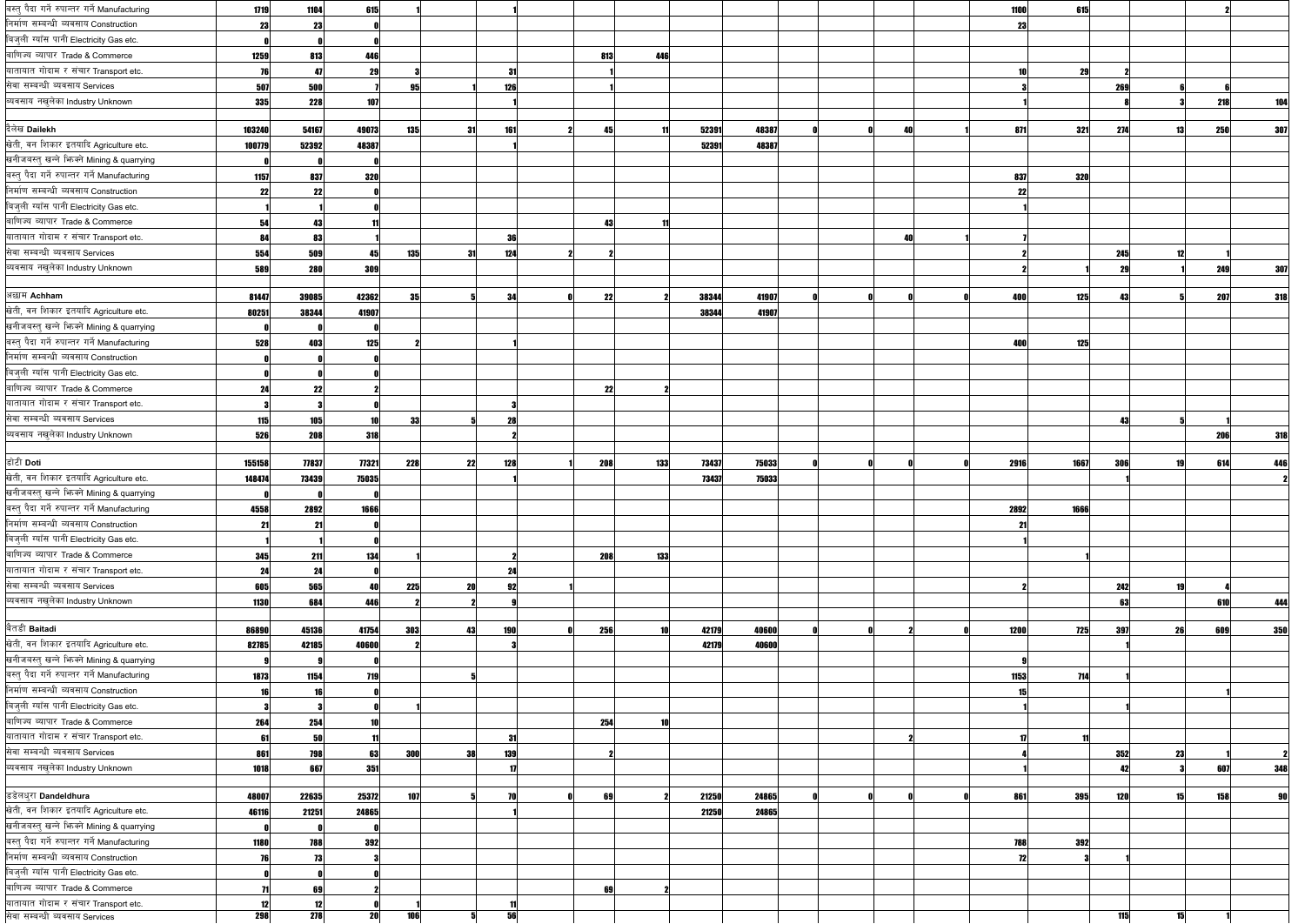| व्यवसाय नखुलेका Industry Unknown                                                           | 254       | 164        | <b>90</b>  |           |           |            |            |       |       |     |            |            |      |            | 157 |            |
|--------------------------------------------------------------------------------------------|-----------|------------|------------|-----------|-----------|------------|------------|-------|-------|-----|------------|------------|------|------------|-----|------------|
|                                                                                            |           |            |            |           |           |            |            |       |       |     |            |            |      |            |     |            |
| मध्य भित्री मधेश Central Inner Terai                                                       | 120857    | 69500      | 51357      | 188<br>29 | 346       | 746        | <b>178</b> | 64806 | 50319 | 115 | 1673       | 310        | 948  | 166        | 676 | 346        |
| खेती, वन शिकार इतयादि Agriculture etc.                                                     | 115186    | 64867      | 50319      |           |           |            |            | 64806 | 50319 |     |            |            | -32  |            |     |            |
| खनीजबस्तु खन्ने फिक्ने Mining & quarrying                                                  |           |            |            |           |           |            |            |       |       |     |            |            |      |            |     |            |
| बस्त् पैदा गर्ने रुपान्तर गर्ने Manufacturing                                              | 1229      | 941        | 288        |           |           |            |            |       |       |     | 928        | 283        |      |            |     |            |
| निर्माण सम्बन्धी ब्यवसाय Construction                                                      | 412       | 407        |            |           |           |            |            |       |       |     | 397        |            |      |            |     |            |
| बिजुली ग्याँस पानी Electricity Gas etc.                                                    | 56        | 53         |            |           |           |            |            |       |       |     | 36         |            |      |            |     |            |
| बाणिज्य ब्यापार Trade & Commerce                                                           | 964       | 787        | 177        |           |           | 744        | 176        |       |       |     |            |            |      |            |     |            |
| यातायात गोदाम र संचार Transport etc.                                                       | 470       | 447        | 23         |           | 43        |            |            |       |       |     | 298        |            |      |            |     |            |
| सेवा सम्बन्धी ब्यवसाय Services                                                             | 1509      | 1312       | <b>197</b> | 173<br>26 | 230       |            |            |       |       |     |            |            | 872  | <b>163</b> | 22  |            |
| ब्यवसाय नखुलेका Industry Unknown                                                           | 1026      | 681        | 345        |           | 15        |            |            |       |       |     |            |            |      |            | 639 | 343        |
|                                                                                            |           |            |            |           |           |            |            |       |       |     |            |            |      |            |     |            |
| चिसापानी Chisapani                                                                         | 75724     | 43487      | 32237      | 129<br>17 | 267       | 425        | 86         | 40034 | 31667 | 96  | 1498       | 261        | 642  | 34         | 394 | 164        |
| खेती, वन शिकार इतयादि Agriculture etc.                                                     | 71708     | 40041      | 31667      |           |           |            |            | 40034 | 31667 |     |            |            |      |            |     |            |
| खनीजबस्त् खन्ने भिज्क्ने Mining & quarrying                                                |           |            |            |           |           |            |            |       |       |     |            |            |      |            |     |            |
| बस्त् पैदा गर्ने रुपान्तर गर्ने Manufacturing                                              | 1017      | <b>779</b> | 238        |           |           |            |            |       |       |     | 766        | 234        |      |            |     |            |
| निर्माण सम्बन्धी ब्यवसाय Construction                                                      | 403       | 398        |            |           |           |            |            |       |       |     | 388        |            |      |            |     |            |
| बिजुली ग्याँस पानी Electricity Gas etc.                                                    | 55        | 52         |            |           |           |            |            |       |       |     | 36         |            |      |            |     |            |
| बाणिज्य ब्यापार Trade & Commerce                                                           | 549       | 464        | 85         |           |           | 423        | 84         |       |       |     |            |            |      |            |     |            |
| यातायात गोदाम र संचार Transport etc.                                                       | 436       | 414        | 22         |           | 35        |            |            |       |       | 84  | 294        | 21         |      |            |     |            |
| सेवा सम्बन्धी ब्यवसाय Services                                                             | 958       | 905        | 53         | 117       | 172       |            |            |       |       |     |            |            | 602  | -31        |     |            |
| ब्यवसाय नखुलेका Industry Unknown                                                           | 593       | 429        | 164        |           |           |            |            |       |       |     |            |            |      |            | 393 | 164        |
|                                                                                            |           |            |            |           |           |            |            |       |       |     |            |            |      |            |     |            |
| चितवन Chitwan                                                                              | 37147     | 20736      | 16411      |           |           | 303        | <b>RQ</b>  | 19790 | 16112 |     | 112        | 42         | 164  | 32         | 240 | 127        |
| खेती, वन शिकार इतयादि Agriculture etc.                                                     | 35953     | 19841      | 16112      |           | 12        |            |            | 19790 | 16112 |     |            |            | - 27 |            |     |            |
| खनीजबस्त् खन्ने फिक्ने Mining & quarrying                                                  |           |            |            |           |           |            |            |       |       |     |            |            |      |            |     |            |
| बस्तु पैदा गर्ने रुपान्तर गर्ने Manufacturing                                              | 142       | 99         | 43         |           |           |            |            |       |       |     |            |            |      |            |     |            |
| निर्माण सम्बन्धी ब्यवसाय Construction                                                      |           |            |            |           |           |            |            |       |       |     |            |            |      |            |     |            |
| बिजुली ग्याँस पानी Electricity Gas etc.                                                    |           |            |            |           |           |            |            |       |       |     |            |            |      |            |     |            |
| बाणिज्य ब्यापार Trade & Commerce                                                           | 394       | 305        | 89         |           |           | <b>303</b> | 89         |       |       |     |            |            |      |            |     |            |
| यातायात गोदाम र संचार Transport etc.                                                       | 15        | -14        |            |           |           |            |            |       |       |     |            |            |      |            |     |            |
| सेवा सम्बन्धी ब्यवसाय Services                                                             | 293       | 251        | 89         |           |           |            |            |       |       |     |            |            | 136  | 32         |     |            |
| ब्यवसाय नखुलेका Industry Unknown                                                           | 341       | 217        | 124        |           |           |            |            |       |       |     |            |            |      |            | 211 | 124        |
|                                                                                            |           |            |            |           |           |            |            |       |       |     |            |            |      |            |     |            |
| नवलपुर Nawalpur                                                                            | 7986      | 5277       | 2709       |           |           |            |            | 4982  | 2540  |     | 63         |            | 142  | 100        | 42  |            |
| खेती, वन शिकार इतयादि Agriculture etc.                                                     | 7525      | 4985       | 2540       |           |           |            |            | 4982  | 2540  |     |            |            |      |            |     |            |
| खनीजबस्त् खन्ने भिष्मे Mining & quarrying                                                  |           |            |            |           |           |            |            |       |       |     |            |            |      |            |     |            |
| बस्तु पैदा गर्ने रुपान्तर गर्ने Manufacturing                                              | 70        | 63         |            |           |           |            |            |       |       |     | 63         |            |      |            |     |            |
| निर्माण सम्बन्धी ब्यवसाय Construction                                                      |           |            |            |           |           |            |            |       |       |     |            |            |      |            |     |            |
| बिजुली ग्याँस पानी Electricity Gas etc.                                                    |           |            |            |           |           |            |            |       |       |     |            |            |      |            |     |            |
| बाणिज्य ब्यापार Trade & Commerce                                                           | 21        | 18         |            |           |           | 18         |            |       |       |     |            |            |      |            |     |            |
| यातायात गोदाम र संचार Transport etc.                                                       | 19        | 19         |            |           |           |            |            |       |       |     |            |            |      |            |     |            |
| सेवा सम्बन्धी ब्यवसाय Services                                                             | 258       | 156        | 102        |           |           |            |            |       |       |     |            |            | 134  | 100        |     |            |
| ब्यवसाय नखुलेका Industry Unknown                                                           |           |            |            |           |           |            |            |       |       |     |            |            |      |            |     |            |
|                                                                                            | 92        | 35         | 57         |           |           |            |            |       |       |     |            |            |      |            | 35  | 55         |
| पश्चिम भित्री मधेश Western Inner Terai                                                     | 33814     | 26132      | 7682       | 100       | 119       | 567        | 81         | 23920 | 7220  |     | <b>710</b> | 106        | 435  | 89         | 273 | 181        |
| खेती, वन शिकार इतयादि Agriculture etc.                                                     | 31152     | 23932      | 7220       |           |           |            |            | 23920 | 7220  |     |            |            |      |            |     |            |
| खनीजबस्तु खन्ने फिक्ने Mining & quarrying                                                  |           |            |            |           |           |            |            |       |       |     |            |            |      |            |     |            |
| बस्त् पैदा गर्ने रुपान्तर गर्ने Manufacturing                                              |           |            |            |           |           |            |            |       |       |     |            | <b>106</b> |      |            |     |            |
| निर्माण सम्बन्धी ब्यवसाय Construction                                                      | 801<br>13 | 695<br>13  | 106        |           |           |            |            |       |       |     | 688        |            |      |            |     |            |
| बिजुली ग्याँस पानी Electricity Gas etc.                                                    |           |            |            |           |           |            |            |       |       |     |            |            |      |            |     |            |
|                                                                                            |           |            |            |           |           |            |            |       |       |     |            |            |      |            |     |            |
| बाणिज्य ब्यापार Trade & Commerce                                                           | 646       | 565        | 81         |           |           | 561        | -81        |       |       |     |            |            |      |            |     |            |
| यातायात गोदाम र संचार Transport etc.                                                       | 33        | 33         |            |           | 23        |            |            |       |       |     |            |            |      |            |     |            |
| सेवा सम्बन्धी ब्यवसाय Services                                                             | 655       | 568        | -87        |           | 851       |            |            |       |       |     |            |            | 384  | 82         |     |            |
| ब्यवसाय नखुलेका Industry Unknown                                                           | 513       | 325        | 188        |           |           |            |            |       |       |     |            |            |      |            | 267 | <b>181</b> |
|                                                                                            |           |            |            |           |           |            |            |       |       |     |            |            |      |            |     |            |
| दाङ्ग Dang                                                                                 | 19817     | 14404      | 5413       |           | <b>Q1</b> | <b>133</b> | 25         | 13122 | 5119  |     | 454        | -90        | 308  | 43         | 223 | 131        |
| खेती, वन शिकार इतयादि Agriculture etc.                                                     | 18247     | 13128      | 5119       |           |           |            |            | 13122 | 5119  |     |            |            |      |            |     |            |
| खनीजबस्तु खन्ने फिक्ने Mining & quarrying<br>बस्तु पैदा गर्ने रुपान्तर गर्ने Manufacturing | 531       | 441        | 90         |           |           |            |            |       |       |     | 435        | <b>gnl</b> |      |            |     |            |
|                                                                                            |           |            |            |           |           |            |            |       |       |     |            |            |      |            |     |            |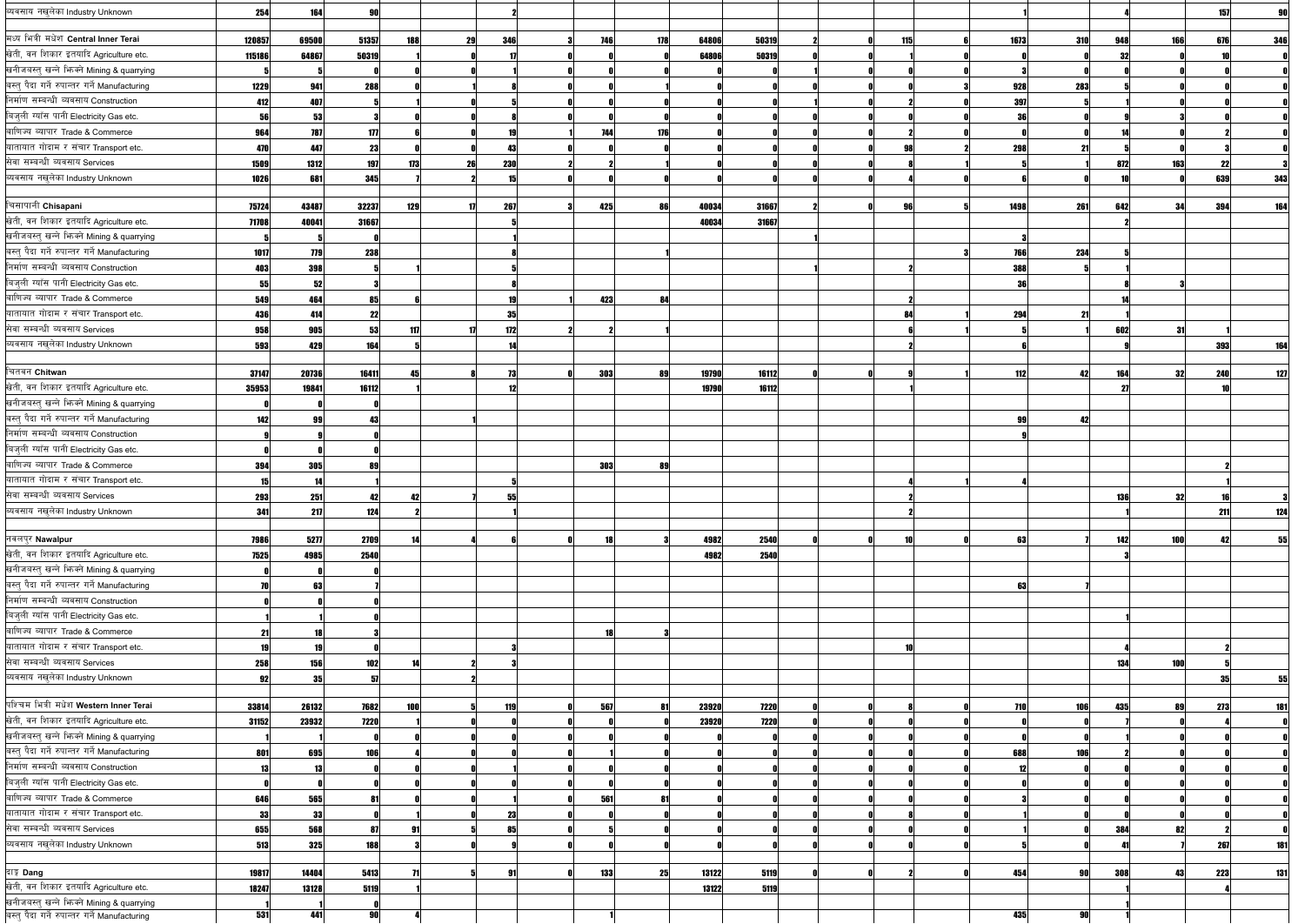| निर्माण सम्बन्धी ब्यवसाय Construction         |            |            |            |     |    |     |            |     |        |       |  |     |            |            |      |     |            |     |
|-----------------------------------------------|------------|------------|------------|-----|----|-----|------------|-----|--------|-------|--|-----|------------|------------|------|-----|------------|-----|
| बिजुली ग्याँस पानी Electricity Gas etc.       |            |            |            |     |    |     |            |     |        |       |  |     |            |            |      |     |            |     |
| बाणिज्य ब्यापार Trade & Commerce              | 158        | 133        |            |     |    |     | 131        | 25  |        |       |  |     |            |            |      |     |            |     |
| यातायात गोदाम र संचार Transport etc.          |            |            |            |     |    |     |            |     |        |       |  |     |            |            |      |     |            |     |
| सेवा सम्बन्धी ब्यवसाय Services                | 452        | 410        |            | 62  |    |     |            |     |        |       |  |     |            |            | 275  | -37 |            |     |
| ब्यवसाय नखुलेका Industry Unknown              | 398        | 261        | <b>137</b> |     |    |     |            |     |        |       |  |     |            |            |      |     | 217        | 131 |
|                                               |            |            |            |     |    |     |            |     |        |       |  |     |            |            |      |     |            |     |
| देउखुरी Deokhuri                              | 13997      | 11728      | 2269       | 29  |    | 28  | 434        | 56  | 10798  | 2101  |  |     | 256        |            | 127  | 46  |            |     |
| खेती, वन शिकार इतयादि Agriculture etc.        | 12905      | 10804      | 2101       |     |    |     |            |     | 10798  | 2101  |  |     |            |            |      |     |            |     |
| खनीजबस्त् खन्ने फिक्ने Mining & quarrying     |            |            |            |     |    |     |            |     |        |       |  |     |            |            |      |     |            |     |
| बस्त् पैदा गर्ने रुपान्तर गर्ने Manufacturing | <b>270</b> | 254        |            |     |    |     |            |     |        |       |  |     | 253        |            |      |     |            |     |
| निर्माण सम्बन्धी ब्यवसाय Construction         |            |            |            |     |    |     |            |     |        |       |  |     |            |            |      |     |            |     |
| बिजुली ग्याँस पानी Electricity Gas etc.       |            |            |            |     |    |     |            |     |        |       |  |     |            |            |      |     |            |     |
| बाणिज्य ब्यापार Trade & Commerce              | 48         | 432        |            |     |    |     | <b>430</b> | 56  |        |       |  |     |            |            |      |     |            |     |
| यातायात गोदाम र संचार Transport etc.          |            |            |            |     |    |     |            |     |        |       |  |     |            |            |      |     |            |     |
| सेवा सम्बन्धी ब्यवसाय Services                |            |            |            |     |    |     |            |     |        |       |  |     |            |            |      | 45  |            |     |
| ब्यवसाय नखुलेका Industry Unknown              | 203        | 158        |            | 29  |    |     |            |     |        |       |  |     |            |            |      |     |            |     |
|                                               | 115        |            |            |     |    |     |            |     |        |       |  |     |            |            |      |     |            |     |
| पश्चिम तराई Western Terai                     | 188484     | 126793     | 61691      | 769 |    | 997 | 2821       | 441 | 115561 | 59940 |  | 105 | 2692       | 368        | 3235 | 661 | 610        | 241 |
| खेती, वन शिकार इतयादि Agriculture etc.        | 175692     | 115751     | 59941      |     |    |     |            |     | 115561 | 59940 |  |     |            |            |      |     |            |     |
| खनीजबस्त् खन्ने भिज्मे Mining & quarrying     |            |            |            |     |    |     |            |     |        |       |  |     |            |            |      |     |            |     |
| बस्तु पैदा गर्ने रुपान्तर गर्ने Manufacturing |            |            |            |     |    |     |            |     |        |       |  |     |            |            |      |     |            |     |
| निर्माण सम्बन्धी ब्यवसाय Construction         | 2705       | 2373       | 332        |     |    |     |            |     |        |       |  |     | 2342       | 332        |      |     |            |     |
|                                               | 181        | 171        | 10         |     |    | 38  |            |     |        |       |  |     | 112        |            |      |     |            |     |
| बिजुली ग्याँस पानी Electricity Gas etc.       |            | 35         |            |     |    |     |            |     |        |       |  |     |            |            | 33   |     |            |     |
| बाणिज्य ब्यापार Trade & Commerce              | 3372       | 2928       | 444        |     |    | 86  | 2813       | 441 |        |       |  |     |            |            | -21  |     |            |     |
| यातायात गोदाम र संचार Transport etc.          | 409        | 386        | 23         |     |    | 84  |            |     |        |       |  | 73  | -217       | 22         |      |     |            |     |
| सेवा सम्बन्धी ब्यवसाय Services                | 5171       | 4485       | 686        | 697 |    | 661 |            |     |        |       |  |     |            |            | 3066 | 649 |            |     |
| ब्यवसाय नखुलेका Industry Unknown              | 898        | 656        | 242        | 43  |    | -31 |            |     |        |       |  |     |            |            |      |     | 558        | 240 |
|                                               |            |            |            |     |    |     |            |     |        |       |  |     |            |            |      |     |            |     |
| पाल्ही Palhi                                  | 44589      | 29286      | 15303      | 263 |    | 161 | 276        | 73  | 27269  | 14974 |  |     | 496        | -74        | 606  | 107 | 207        | 65  |
| खेती, वन शिकार इतयादि Agriculture etc.        | 42299      | 27325      | 14974      |     |    |     |            |     | 27269  | 14974 |  |     |            |            |      |     |            |     |
| खनीजबस्तु खन्ने भिज्मे Mining & quarrying     |            |            |            |     |    |     |            |     |        |       |  |     |            |            |      |     |            |     |
| बस्त पैदा गर्ने रुपान्तर गर्ने Manufacturing  | 558        | <b>ARG</b> | 79         |     |    |     |            |     |        |       |  |     | 481 I      |            |      |     |            |     |
| निर्माण सम्बन्धी ब्यवसाय Construction         |            |            |            |     |    |     |            |     |        |       |  |     |            |            |      |     |            |     |
| बिजुली ग्याँस पानी Electricity Gas etc.       |            |            |            |     |    |     |            |     |        |       |  |     |            |            |      |     |            |     |
| बाणिज्य ब्यापार Trade & Commerce              | 357        | 282        | 75         |     |    |     | 275        | 73  |        |       |  |     |            |            |      |     |            |     |
| यातायात गोदाम र संचार Transport etc.          | 24         | 22         |            |     |    |     |            |     |        |       |  |     |            |            |      |     |            |     |
| सेवा सम्बन्धी ब्यवसाय Services                | 1048       | 933        | 115        | 232 |    | 125 |            |     |        |       |  |     |            |            | 559  | 106 | 15         |     |
| ब्यवसाय नखुलेका Industry Unknown              | 286        | 222        | 64         | 21  |    |     |            |     |        |       |  |     |            |            |      |     | <b>185</b> |     |
|                                               |            |            |            |     |    |     |            |     |        |       |  |     |            |            |      |     |            |     |
| माभाखण्ड Majhkhanda                           | 71005      | 46172      | 24833      | 258 |    | 448 | 1253       | 139 | 41553  | 24249 |  | 84  | 967        | 118        | 1368 | 207 | 241        | 103 |
| खेती, वन शिकार इतयादि Agriculture etc.        | 65862      | 41612      | 24250      |     |    | -31 |            |     | 41553  | 24249 |  |     |            |            |      |     |            |     |
| खनीजबस्तु खन्ने फिक्ने Mining & quarrying     |            |            |            |     |    |     |            |     |        |       |  |     |            |            |      |     |            |     |
| बस्त् पैदा गर्ने रुपान्तर गर्ने Manufacturing | 877        | 780        |            |     |    |     |            |     |        |       |  |     | 765        | -97        |      |     |            |     |
| निर्माण सम्बन्धी ब्यवसाय Construction         | 129        | 123        |            |     |    | -31 |            |     |        |       |  |     |            |            |      |     |            |     |
| बिजुली ग्याँस पानी Electricity Gas etc.       | 25         | 20         |            |     |    |     |            |     |        |       |  |     |            |            |      |     |            |     |
| बाणिज्य ब्यापार Trade & Commerce              | 1473       | 1333       | 140        |     |    | 73  | 1251       | 139 |        |       |  |     |            |            |      |     |            |     |
| यातायात गोदाम र संचार Transport etc.          | 241        | 227        | 14         |     |    | 50  |            |     |        |       |  | 59  | 11         |            |      |     |            |     |
| सेवा सम्बन्धी ब्यवसाय Services                | 2056       | 1840       | 216        | 231 | 15 | 252 |            |     |        |       |  |     |            |            | 1328 | 201 | <b>20</b>  |     |
| ब्यवसाय नखुलेका Industry Unknown              | 341        | 236        | 105        |     |    |     |            |     |        |       |  |     |            |            |      |     | <b>215</b> |     |
|                                               |            |            |            |     |    |     |            |     |        |       |  |     |            |            |      |     |            |     |
| खजहनी Khajahani                               | 57661      | 39724      | 17937      | 164 |    | 215 | 678        | 143 | 36858  | 17323 |  |     | <b>732</b> | <b>153</b> | 929  | 258 | 138        |     |
| खेती, वन शिकार इतयादि Agriculture etc.        | 54252      | 36929      | 17323      |     |    | 44  |            |     | 36858  | 17323 |  |     |            |            | 22   |     |            |     |
| खनीजबस्तु खन्ने भिज्क्ने Mining & quarrying   |            |            |            |     |    |     |            |     |        |       |  |     |            |            |      |     |            |     |
| बस्तु पैदा गर्ने रुपान्तर गर्ने Manufacturing | 829        | 686        | 143        |     |    |     |            |     |        |       |  |     |            | 143        |      |     |            |     |
| निर्माण सम्बन्धी ब्यवसाय Construction         | -231       | 21         |            |     |    |     |            |     |        |       |  |     |            |            |      |     |            |     |
| बिजुली ग्याँस पानी Electricity Gas etc.       |            |            |            |     |    |     |            |     |        |       |  |     |            |            |      |     |            |     |
| बाणिज्य ब्यापार Trade & Commerce              | 829        | 686        | 143        |     |    |     | 677        | 143 |        |       |  |     |            |            |      |     |            |     |
| यातायात गोदाम र संचार Transport etc.          | -64        | 58         |            |     |    |     |            |     |        |       |  |     |            |            |      |     |            |     |
| सेवा सम्बन्धी ब्यवसाय Services                |            |            |            |     |    |     |            |     |        |       |  |     |            |            |      |     |            |     |
|                                               | 1437       | 1173       | 264        | 157 |    | 122 |            |     |        |       |  |     |            |            | 891  | 256 |            |     |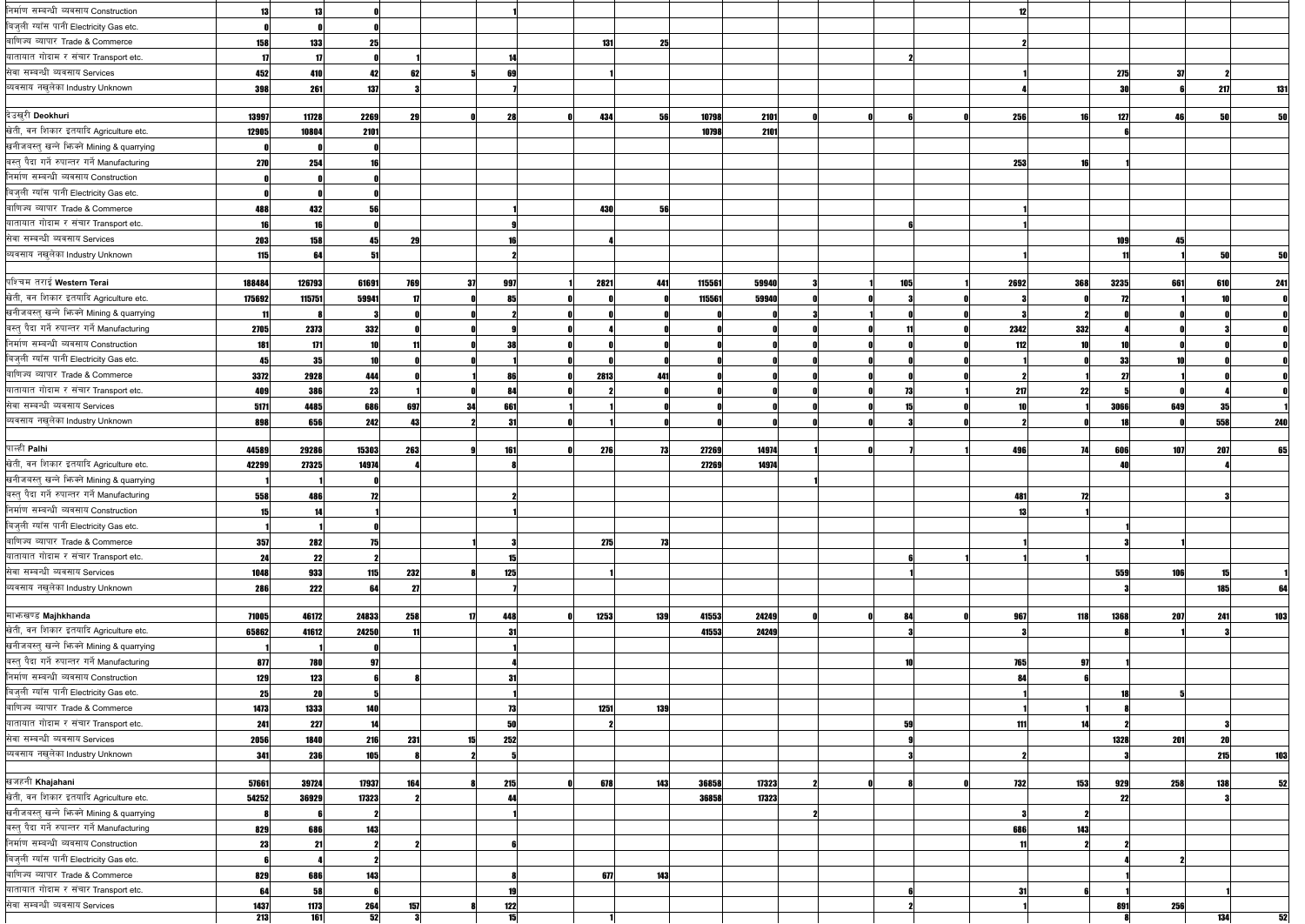| व्यवसाय नखुलेका Industry Unknown              |            |       |            |     |     |            |      |           |       |       |  |           |      |     |      |                 |      |            |
|-----------------------------------------------|------------|-------|------------|-----|-----|------------|------|-----------|-------|-------|--|-----------|------|-----|------|-----------------|------|------------|
|                                               |            |       |            |     |     |            |      |           |       |       |  |           |      |     |      |                 |      |            |
| शिवराज Shivaraj                               | 15229      | 11611 | 3618       | 84  |     | 173        | 614  | 86        | 9881  | 3394  |  |           | 497  | 23  | 332  | 89              | 24   | 21         |
| खेती, वन शिकार इतयादि Agriculture etc.        | 13279      | 9885  | 3394       |     |     |            |      |           | 9881  | 3394  |  |           |      |     |      |                 |      |            |
| खनीजबस्तु खन्ने फिक्ने Mining & quarrying     |            |       |            |     |     |            |      |           |       |       |  |           |      |     |      |                 |      |            |
| बस्त् पैदा गर्ने रुपान्तर गर्ने Manufacturing | 441        | 421   | -20        |     |     |            |      |           |       |       |  |           | 410  | 20  |      |                 |      |            |
| निर्माण सम्बन्धी ब्यवसाय Construction         |            | 13    |            |     |     |            |      |           |       |       |  |           |      |     |      |                 |      |            |
| बिजुली ग्याँस पानी Electricity Gas etc.       |            |       |            |     |     |            |      |           |       |       |  |           |      |     |      |                 |      |            |
| बाणिज्य ब्यापार Trade & Commerce              | <b>713</b> | 627   |            |     |     |            | 610  | 86        |       |       |  |           |      |     |      |                 |      |            |
| यातायात गोदाम र संचार Transport etc.          |            | 79    |            |     |     |            |      |           |       |       |  |           |      |     |      |                 |      |            |
| सेवा सम्बन्धी ब्यवसाय Services                | 630        | 539   |            |     |     | 162        |      |           |       |       |  |           |      |     | 288  | 86              |      |            |
| ब्यवसाय नखुलेका Industry Unknown              | 58         | 37    |            |     |     |            |      |           |       |       |  |           |      |     |      |                 |      | 21         |
|                                               |            |       |            |     |     |            |      |           |       |       |  |           |      |     |      |                 |      |            |
| सुदूर पश्चिम तराई Far Western Terai           | 119656     | 82426 | 37230      | 383 |     | 591        | 2240 | 213       | 73262 | 35663 |  | 119       | 2014 | 563 | 2784 | 375             | 1033 | 371        |
| खेती, वन शिकार इतयादि Agriculture etc.        | 109116     | 73452 | 35664      |     |     |            |      |           | 73262 | 35663 |  |           |      |     |      |                 |      |            |
| खनीजबस्त् खन्ने भिज्मे Mining & quarrying     |            |       |            |     |     |            |      |           |       |       |  |           |      |     |      |                 |      |            |
| बस्तु पैदा गर्ने रुपान्तर गर्ने Manufacturing | 1891       | 1443  | 448        |     |     |            |      |           |       |       |  |           | 1438 | 447 |      |                 |      |            |
| निर्माण सम्बन्धी ब्यवसाय Construction         | 140        | 137   |            |     |     |            |      |           |       |       |  |           | 103  |     |      |                 |      |            |
| बिजुली ग्याँस पानी Electricity Gas etc.       | 23         | 20    |            |     |     |            |      |           |       |       |  |           |      |     |      |                 |      |            |
| बाणिज्य ब्यापार Trade & Commerce              | 2461       | 2249  | 212        |     |     |            | 2229 | 212       |       |       |  |           |      |     |      |                 |      |            |
| यातायात गोदाम र संचार Transport etc.          | 705        | 593   | 112        |     |     | 53         |      |           |       |       |  | 86        | 446  | 112 |      |                 |      |            |
| सेवा सम्बन्धी ब्यवसाय Services                |            | 3458  |            |     |     |            |      |           |       |       |  |           |      |     |      |                 |      |            |
| ब्यवसाय नखुलेका Industry Unknown              | 3875       |       | 417        | 363 |     | 398        |      |           |       |       |  | 29        |      |     | 2623 | 371             | 33   |            |
|                                               | 1445       | 1074  | 371        |     |     |            |      |           |       |       |  |           |      |     |      |                 | 989  | 369        |
| बाँके Banke                                   | 37261      | 30163 | 7098       | 239 | 30  | 307        | 1792 | 147       | 23950 | 6176  |  | 98        | 1567 | 418 | 1685 | <b>219</b>      | 525  | 105        |
| खेती, वन शिकार इतयादि Agriculture etc.        | 30174      | 23998 |            |     |     |            |      |           |       | 6176  |  |           |      |     |      |                 |      |            |
| खनीजबस्तु खन्ने भिज्मे Mining & quarrying     |            |       | 6176       |     |     |            |      |           | 23950 |       |  |           |      |     |      |                 |      |            |
| बस्त् पैदा गर्ने रुपान्तर गर्ने Manufacturing |            |       |            |     |     |            |      |           |       |       |  |           |      |     |      |                 |      |            |
| निर्माण सम्बन्धी ब्यवसाय Construction         | 1313       | 1009  | 304        |     |     |            |      |           |       |       |  |           | 1006 | 303 |      |                 |      |            |
|                                               | 124        | 121   |            |     |     |            |      |           |       |       |  |           |      |     |      |                 |      |            |
| बिजुली ग्याँस पानी Electricity Gas etc.       |            | 15    |            |     |     |            |      |           |       |       |  |           |      |     |      |                 |      |            |
| बाणिज्य ब्यापार Trade & Commerce              | 1945       | 1798  | 147        |     |     |            | 1786 | 147       |       |       |  |           |      |     |      |                 |      |            |
| यातायात गोदाम र संचार Transport etc.          | 659        | 548   | 111        |     |     | 24         |      |           |       |       |  | 80        | 436  | 111 |      |                 |      |            |
| सेवा सम्बन्धी ब्यवसाय Services                | 2372       | 2122  | 250        | 227 | 30l | <b>220</b> |      |           |       |       |  |           |      |     | 1624 | <b>216</b>      |      |            |
| व्यवसाय नखुलेका Industry Unknown              | 656        | 552   | <b>104</b> |     |     | 21         |      |           |       |       |  |           |      |     | 23   |                 | 496  | 103        |
|                                               |            |       |            |     |     |            |      |           |       |       |  |           |      |     |      |                 |      |            |
| बर्दिया Bardiya                               | 28876      | 20639 | 8237       |     |     | 80         | 328  | 21        | 19393 | 8045  |  | <b>16</b> | 223  | 30  | 439  | 84              |      |            |
| खेती, वन शिकार इतयादि Agriculture etc.        | 27502      | 19457 | 8045       |     |     |            |      |           | 19393 | 8045  |  |           |      |     | ΔΔ   |                 |      |            |
| खनीजबस्त् खन्ने भिज्मे Mining & quarrying     |            |       |            |     |     |            |      |           |       |       |  |           |      |     |      |                 |      |            |
| बस्त् पैदा गर्ने रुपान्तर गर्ने Manufacturing | 244        | 215   | -29        |     |     |            |      |           |       |       |  |           | 214  | 29  |      |                 |      |            |
| निर्माण सम्बन्धी ब्यवसाय Construction         |            |       |            |     |     |            |      |           |       |       |  |           |      |     |      |                 |      |            |
| बिजुली ग्याँस पानी Electricity Gas etc.       |            |       |            |     |     |            |      |           |       |       |  |           |      |     |      |                 |      |            |
| बाणिज्य ब्यापार Trade & Commerce              | 350        | 329   |            |     |     |            | 325  | -21       |       |       |  |           |      |     |      |                 |      |            |
| यातायात गोदाम र संचार Transport etc.          | 22         | 21    |            |     |     |            |      |           |       |       |  |           |      |     |      |                 |      |            |
| सेवा सम्बन्धी ब्यवसाय Services                | 612        | 522   |            |     |     |            |      |           |       |       |  |           |      |     | 389  | 94              |      |            |
| व्यवसाय नखुलेका Industry Unknown              | 142        | 91    |            |     |     |            |      |           |       |       |  |           |      |     |      |                 | 851  |            |
|                                               |            |       |            |     |     |            |      |           |       |       |  |           |      |     |      |                 |      |            |
| कैलाली Kailali                                | 45932      | 25852 | 20080      |     |     | 152        | 99   | 25        | 24482 | 19694 |  |           | 221  | 110 | 538  |                 | 295  | <b>188</b> |
| खेती, वन शिकार इतयादि Agriculture etc.        | 44229      | 24534 | 19695      |     |     | -31        |      |           | 24482 | 19694 |  |           |      |     |      |                 |      |            |
| खनीजबस्त् खन्ने फिक्ने Mining & quarrying     |            |       |            |     |     |            |      |           |       |       |  |           |      |     |      |                 |      |            |
| बस्त् पैदा गर्ने रुपान्तर गर्ने Manufacturing | 327        | 217   | <b>110</b> |     |     |            |      |           |       |       |  |           | 216  | 110 |      |                 |      |            |
| निर्माण सम्बन्धी ब्यवसाय Construction         |            | 16    |            |     |     |            |      |           |       |       |  |           |      |     |      |                 |      |            |
| बिज़ली ग्याँस पानी Electricity Gas etc.       |            |       |            |     |     |            |      |           |       |       |  |           |      |     |      |                 |      |            |
| बाणिज्य ब्यापार Trade & Commerce              | 125        | 101   |            |     |     |            | 97   | 24        |       |       |  |           |      |     |      |                 |      |            |
| यातायात गोदाम र संचार Transport etc.          | 23         | 23    |            |     |     |            |      |           |       |       |  |           |      |     |      |                 |      |            |
| सेवा सम्बन्धी ब्यवसाय Services                | <b>729</b> | 667   | 62         | -5  |     | 95         |      |           |       |       |  |           |      |     | 515  | 56              |      |            |
| ब्यवसाय नखुलेका Industry Unknown              | 483        | 294   | 189        |     |     |            |      |           |       |       |  |           |      |     |      |                 | 285  | 188        |
|                                               |            |       |            |     |     |            |      |           |       |       |  |           |      |     |      |                 |      |            |
| कन्चनपुर Kanchanpur                           | 7587       | 5772  | 1815       |     |     | 52         | 21   | <b>20</b> | 5437  | 1748  |  |           |      |     | 122  | 15 <sup>1</sup> | 127  | 27         |
| खेती, वन शिकार इतयादि Agriculture etc.        | 7211       | 5463  | 1748       |     |     |            |      |           | 5437  | 1748  |  |           |      |     | 15   |                 |      |            |
| खनीजबस्तु खन्ने भिज्मे Mining & quarrying     |            |       |            |     |     |            |      |           |       |       |  |           |      |     |      |                 |      |            |
| बस्त् पैदा गर्ने रुपान्तर गर्ने Manufacturing |            |       |            |     |     |            |      |           |       |       |  |           |      |     |      |                 |      |            |
|                                               |            |       |            |     |     |            |      |           |       |       |  |           |      |     |      |                 |      |            |